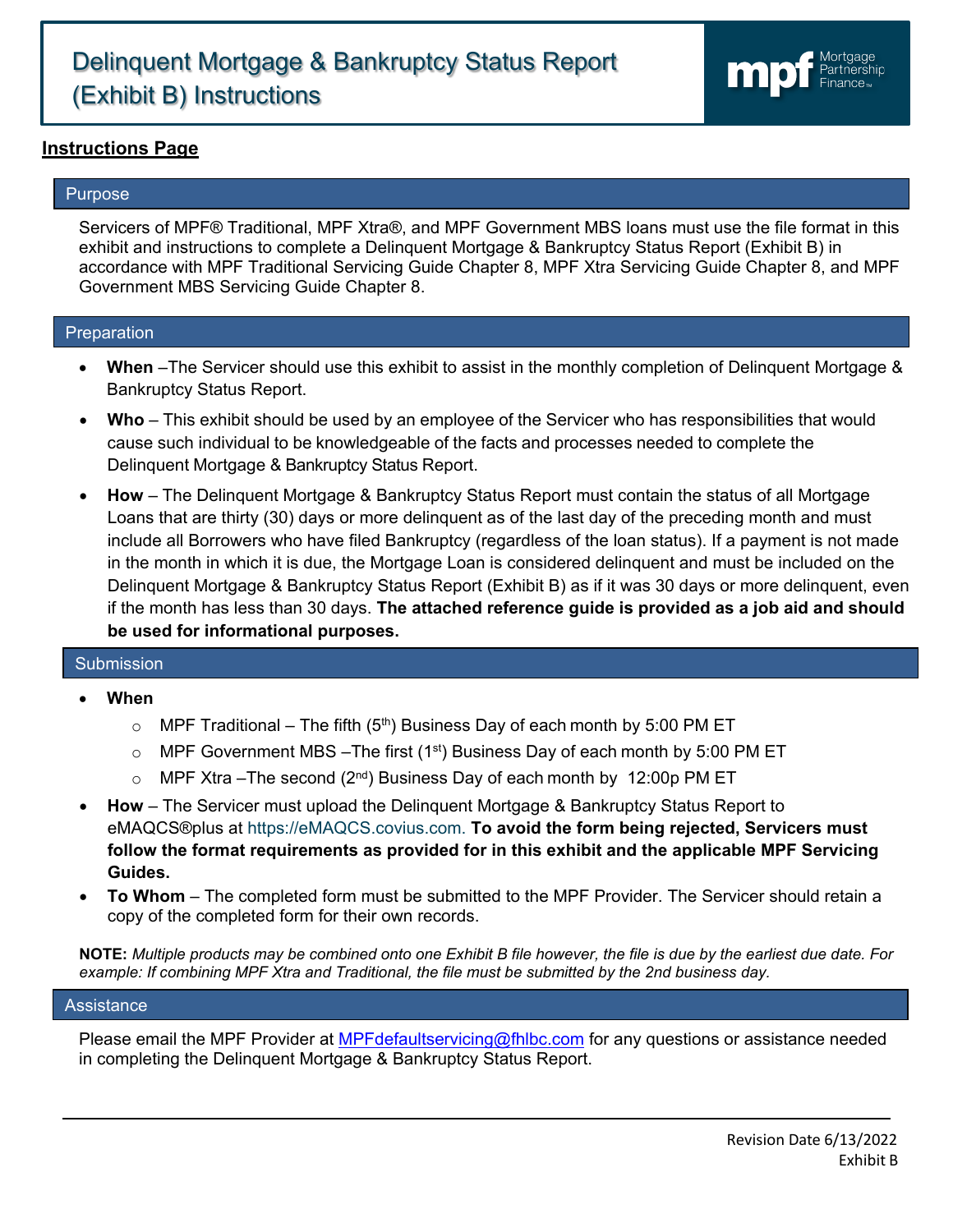#### Helpful Hints

- A delinquency status code must be reported each month for every delinquent Mortgage Loan even when a Mortgage Loan was reported in the prior month and there has been no change to the code.
- The Servicer must report the one delinquency reason code that most specifically describes the circumstance that appears to be the primary contributing factor to the Delinquency.
- All Borrowers who are in Bankruptcy must be reported monthly regardless of the status of the loan (current/delinquent.)
- PFI/Servicers can view their Exhibit B Upload Errors and Exhibit B Upload detail in eMAQCSplus.
	- o Select **Ex B Upload Errors** queue from the blue Navigation Menu on the left side of the screen to review all errors that generated from the unsuccessful Exhibit B upload.
	- o Select **Ex B Uploads** queue from the blue Navigation Menu on the left side of the screen to review a summary of Total Loans, Validated Loans and Loan Error Counts.
	- o Select **Pending Ex B Data** queue from the blue Navigation Menu on the left side of the screen to review all loans successfully uploaded on the Exhibit B file.

### What is an Exhibit B File?

#### **Exhibit B** is formally known as the **Delinquent Mortgage & Bankruptcy Status Report.**

The Delinquent Mortgage & Bankruptcy Status Report (Exhibit B) is a monthly report that must contain the status of all Mortgage Loans that are thirty (30) days or more delinquent as of the last day of the preceding month and must include all Borrowers who have filed Bankruptcy (regardless of the loan status). If a payment is not made in the month in which it is due, the Mortgage Loan is considered delinquent and must be included on the Delinquent Mortgage & Bankruptcy Status Report (Exhibit B) as if it was 30 days or more delinquent, even if the month has less than 30 days.

Mortgage Loans must continue to be reported monthly until brought current or until the bankruptcy case has dismissed or discharged.

Each occurrence of a late or incomplete Exhibit B file is subject to a late reporting fee. See Section 2.14.3 of the applicable MPF product Servicing Guide for additional details.

The Servicer must ensure to report the appropriate delinquency status codes and delinquency reason codes

 $\mathsf{D}$  $\overline{B}$  $\mathsf{C}$ E F G  $H$  $\mathbf{J}$ ACTION CODE SERVICER LOAN NBR LOAN NBR CLIENT NBR SERV INVESTOR NBR BORROWER FIRST NAME BORROWER LAST NAME PROP ADDRESS **PROP STATE PROP ZIP BO** 

listed in the following Appendixes within this document:

- Appendix A: Standard File Layout
- Appendix B: Delinquency Status Codes
- Appendix C: Delinquency Reason Codes Appendix of this document.

The Exhibit B must be submitted via eMAQCSplus monthly using the format in the [Exhibit B: Delinquent](https://www.fhlbmpf.com/docs/default-source/exhibit-b-delinquent-mortgage-bankruptcy-status-report---excel-template/exhibit-b-delinquent-mortgage-bankruptcy-status-report---excel-template.xlsx?sfvrsn=b448db78_4)  [Mortgage & Bankruptcy Status Report –](https://www.fhlbmpf.com/docs/default-source/exhibit-b-delinquent-mortgage-bankruptcy-status-report---excel-template/exhibit-b-delinquent-mortgage-bankruptcy-status-report---excel-template.xlsx?sfvrsn=b448db78_4) Excel Template.

#### **Additional Resources:**

as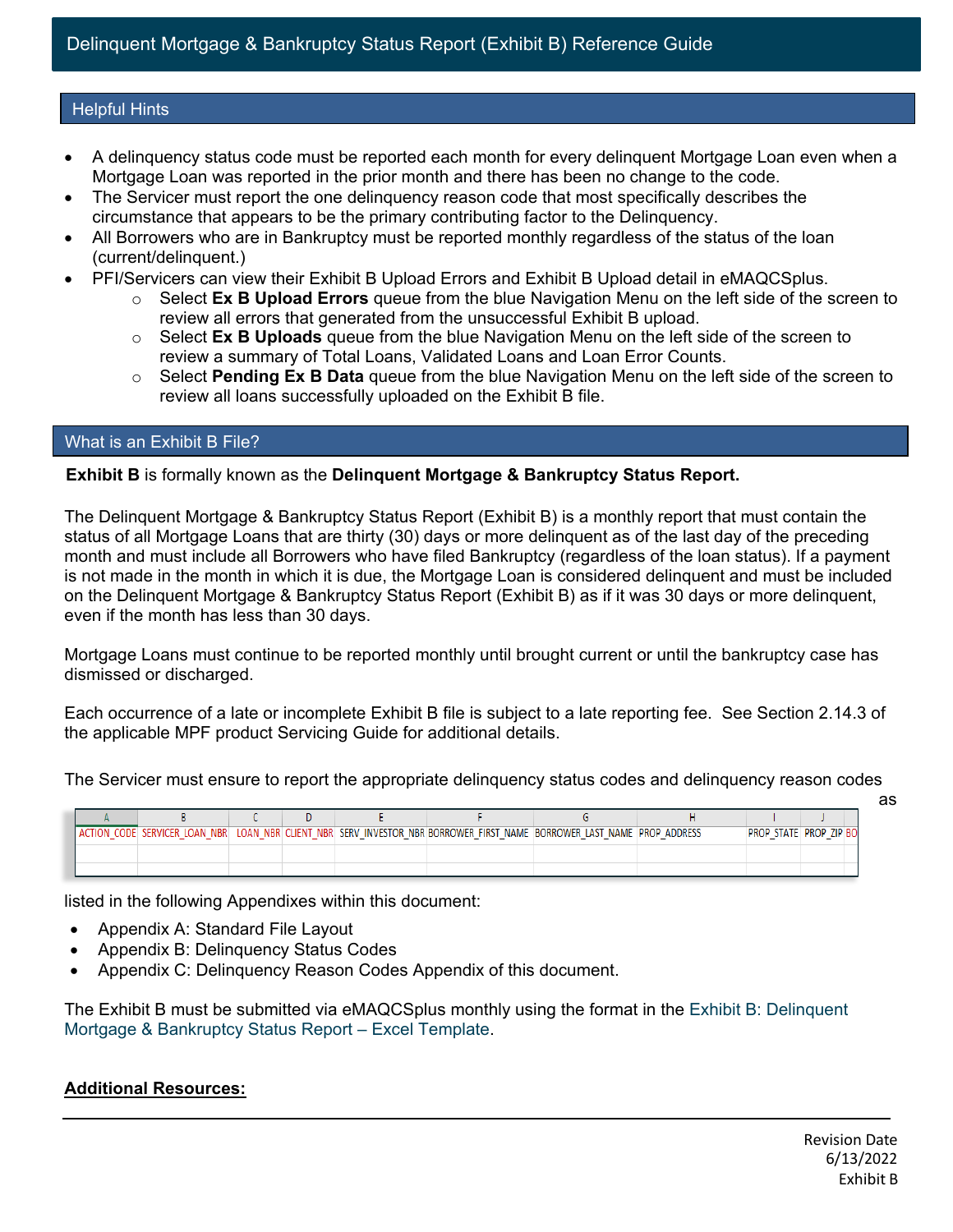For additional information on submitting the Delinquent Mortgage and Bankruptcy Status Report (Exhibit B) please view this [tutorial video.](https://register.gotowebinar.com/recording/7322222288440039439)

The Delinquent Mortgage and Bankruptcy Status Report (Exhibit B) Template can be accessed via the [MPF](https://www.fhlbmpf.com/mpf-guides/guides)  [Website.](https://www.fhlbmpf.com/mpf-guides/guides)



#### Glossary, Exhibits, and Forms

Each product specific MPF Guide may have references to various forms and exhibits. When Institutions will need to refer to the exhibits for guidance or submit specific forms when app may be referenced in multiple MPF Guides. Product specific exhibits will be noted with an e to the MPF Direct product will be noted with a "D" extension (ex: Exhibit A-D), the MPF Xtra A-X) and MPF Government MBS will be noted with an "M" extension (ex: Exhibit A-M). The ( within the MPF Guides. Unless a different definition is specifically provided within the MPF Glossary shall have the definition as provided when they are used in the MPF Guides.

» MPF Acronyms

» MPF Glossary

#### **Exhibits:**

- » Exhibit A: Anti-Predatory Lending Category
- » Exhibit A: 2021 MPF Traditional Product Investor Reporting Calendar
- » Exhibit A-X: 2021 MPF Xtra Investor Reporting Calendar
- » Exhibit B: Delinquent Mortgage & Bankruptcy Status Report Instructions
- » Exhibit B: Delinquent Mortgage & Bankruptcy Status Report Excel Template

#### Delinquency Status Codes & Delinquency Reason Codes

**Delinquency Status Code** and **Delinquency Reason Code** must be reported each month for every delinquent Mortgage Loan even when a Mortgage Loan was reported in the prior month and there has been no change to the code.

| DELINQ STATUS CODE | Code describing current status of loan (For<br>allowable codes, see the Delinguency<br>Status Codes in the Appendix.)                             | Required.<br>cannot be<br>left blank | Can include<br>alpha and<br>numeric<br>characters |
|--------------------|---------------------------------------------------------------------------------------------------------------------------------------------------|--------------------------------------|---------------------------------------------------|
| DELINQ REASON CODE | Code describing current reason for Borrower's<br>delinguency. (For allowable codes, see the<br>Delinquency Reason Codes list in the<br>Appendix.) | Required.<br>cannot be<br>left blank | Can include<br>alpha and<br>numeric<br>characters |

Please reference the Appendix in this document for a list of **Delinquency Status Code** and **Delinquency Reason Codes** and descriptions.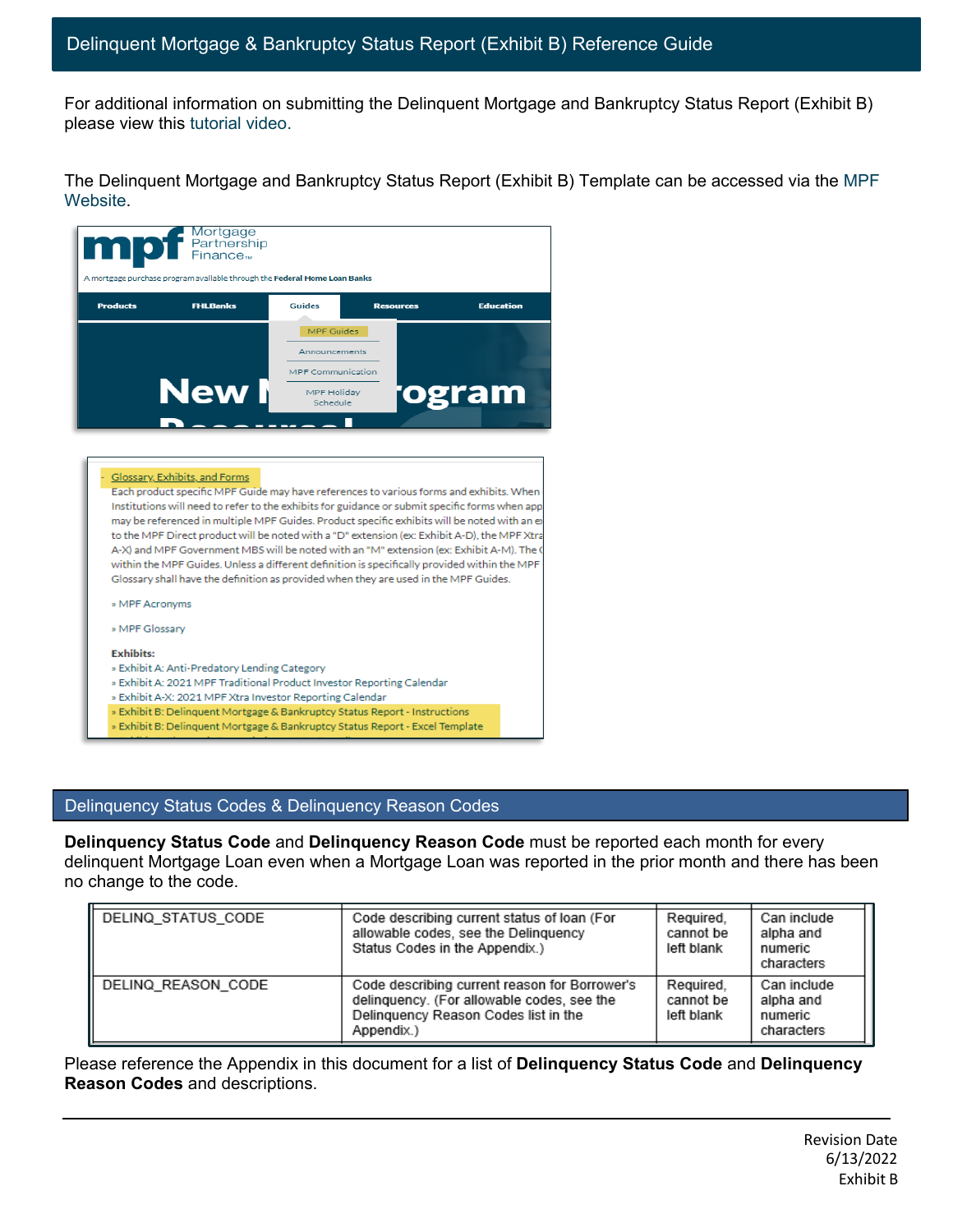**Note:** Several different "reason for delinquency" codes could apply to an individual mortgage loan; however, the Servicer must report the one that appears to be the primary reason for the borrower's failure to make his or her monthly payments.

As a reminder, for a borrower impacted by COVID-19 and on an active Forbearance Plan, the Servicer must report a **Delinquency Status Code of 9** and **Delinquency Reason Code of 22.** 

The following table indicates what the Servicer must report when the mortgage loan was reported to the MPF Provider as delinquent in the prior reporting cycle.

| When a mortgage loan was reported in the prior<br>reporting cycle and                                                                                                               | Then the Servicer                                                                                               |
|-------------------------------------------------------------------------------------------------------------------------------------------------------------------------------------|-----------------------------------------------------------------------------------------------------------------|
| none of delinquency status information has<br>changed                                                                                                                               | must re-submit the same delinguency status<br>information that it previously reported for the<br>mortgage loan. |
| the delinquency status information has changed                                                                                                                                      | must report the new delinguency status information.                                                             |
| a delinquency status code no longer applies<br>because the mortgage loan has been reinstated<br>(and the Servicer reported a current LPI date<br>through investor reporting)        | no longer needs to report delinquency status<br>information to the MPF Provider for that mortgage<br>loan.      |
| a delinquency status code no longer applies because<br>the mortgage loan has been liquidated (and the Servicer<br>reported a liquidation action code through investor<br>reporting) | no longer needs to report delinquency status information<br>to the MPF Provider for that mortgage loan.         |

#### Completing an Exhibit B

#### **When completing the Exhibit B, there are three types of fields: required, required if applicable, and optional.**

Servicers should refer to the Appendix A: [Standard](https://www.fhlbmpf.com/docs/default-source/exhibit-b-delinquent-mortgage-bankruptcy-status-report---instructions/exhibit-b-delinquent-mortgage-bankruptcy-status-report---instructions.pdf?sfvrsn=82d9c71c_8) File Layout section for additional field details including rules and formatting requirements.

For example, as pictured below Loan Numbers or Servicer Loan Numbers cannot be left blank and have certain formatting requirements.

|--|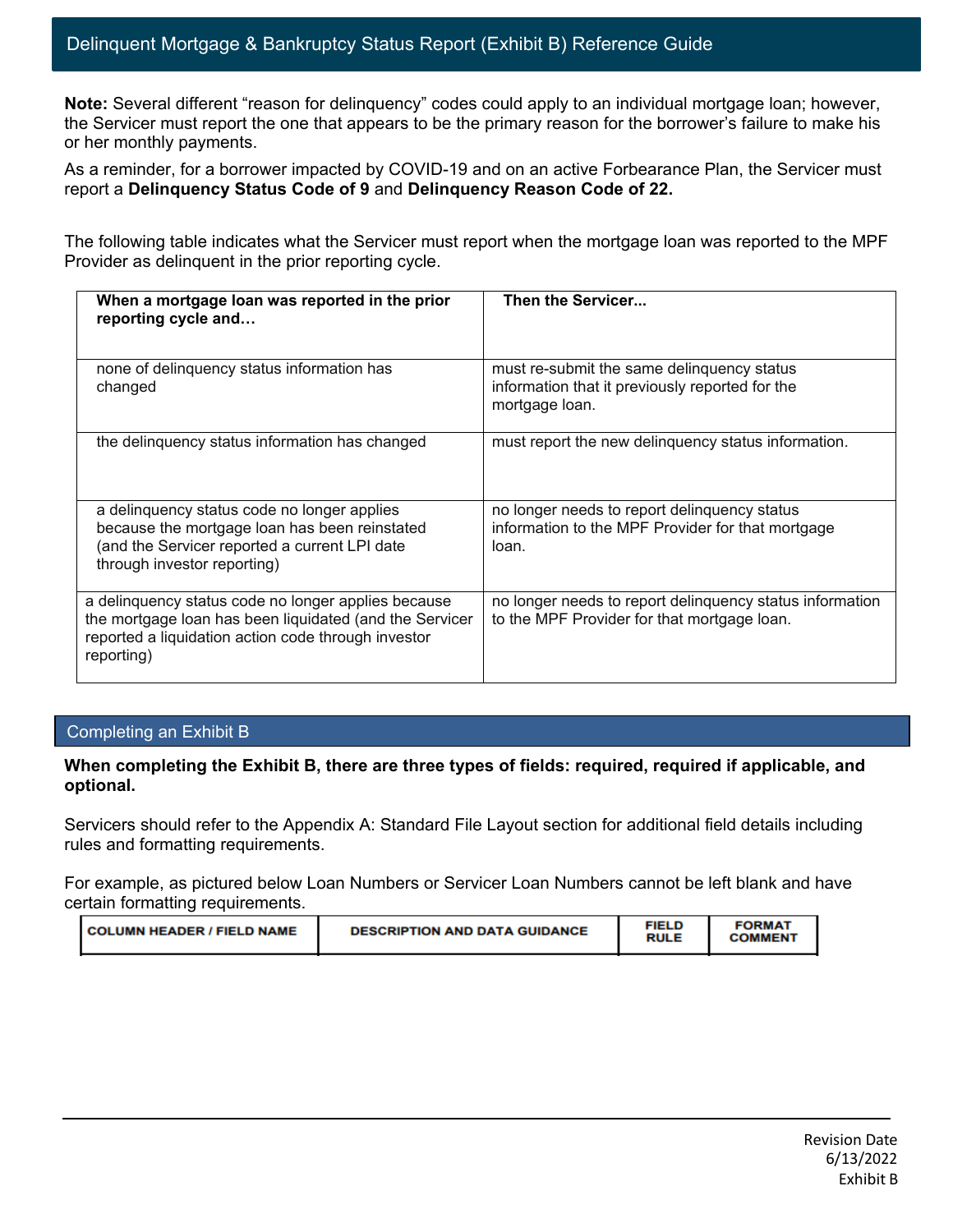| <b>SERVICER LOAN NBR</b> | A unique number assigned to a loan by the<br>Servicer. This may be different than the<br><b>LOAN NBR field.</b>  | Required,<br>cannot be<br>left blank | Can include<br>alpha and<br>numeric<br>characters                      |
|--------------------------|------------------------------------------------------------------------------------------------------------------|--------------------------------------|------------------------------------------------------------------------|
| <b>LOAN NBR</b>          | Loan number assigned by MPF Program.                                                                             | Required,<br>cannot be<br>left blank | <b>Numeric Only</b>                                                    |
| <b>CLIENT NBR</b>        | The Participating Financial Institution (PFI)<br>Number.                                                         | Required, if<br>applicable           | Numeric<br>Only. Use<br>$four(4)$ digit<br>numeric<br>assigned<br>PFI. |
| SERV INVESTOR NBR        | Contains a unique number as assigned by an<br>external Servicer to identify a group of loans in<br>their system. | Required, if<br>applicable           | Can include<br>alpha and<br>numeric<br>characters                      |

#### **Additional formatting information:**

- A file name is not required.
- If a field requires a date, it must be an actual, accurate date. Do not use NA or nonsensical dates (i.e.11/11/1111).
- The same applies to any fields that require loan numbers, etc.
- When entering a delinquency Reason Code, only one code should be provided. If multiple reasons apply, select the one that best explains the cause of the borrower's hardship.
- Leading zeros on loan numbers or Reason Codes should not be included.

#### Exhibit B Required Fields

The Servicer **must** complete the following fields on the Exhibit B and if missing, a fatal error message will produce upon submission of the file:

| <b>COLUMN HEADER / FIELD NAME</b> | <b>DESCRIPTION AND DATA GUIDANCE</b>                                                                                                                                                                                                                                                                               |
|-----------------------------------|--------------------------------------------------------------------------------------------------------------------------------------------------------------------------------------------------------------------------------------------------------------------------------------------------------------------|
| ACTION_CODE                       | Provide Action Code that is reflective of loan's current<br>status. Applicable Action Codes include:<br>0 (No Action)<br>12 (Relief Provision)<br>15 (Bankruptcy)<br>20 (Loss Mitigation)<br>30 (Refer to Foreclosure)<br>70 (REO)<br>71 (Third Party Sale)<br>72 (REO with Government Claim)<br>Use numeric code. |
| SERVICER LOAN NBR                 | A unique number assigned to a loan by the Servicer. This<br>may be different than the LOAN NBR field.                                                                                                                                                                                                              |
| LOAN NBR                          | Loan number assigned by MPF Program.                                                                                                                                                                                                                                                                               |
| <b>CLIENT NBR</b>                 | The Participating Financial Institution (PFI) Number.                                                                                                                                                                                                                                                              |
| BORR NEXT PAY DUE DATE            | As reported by the Servicer, this is the date that<br>the Borrower's next payment is due at the end of the<br>Cutoff Date. Must always be a first of the month date.                                                                                                                                               |
| LOAN TYPE                         | The type of the loan. Must match one of the applicable<br>Ioan types provided: FHA, VA, Conventional, Rural<br>Housing Service, HUD 184, or Conventional with PMI.                                                                                                                                                 |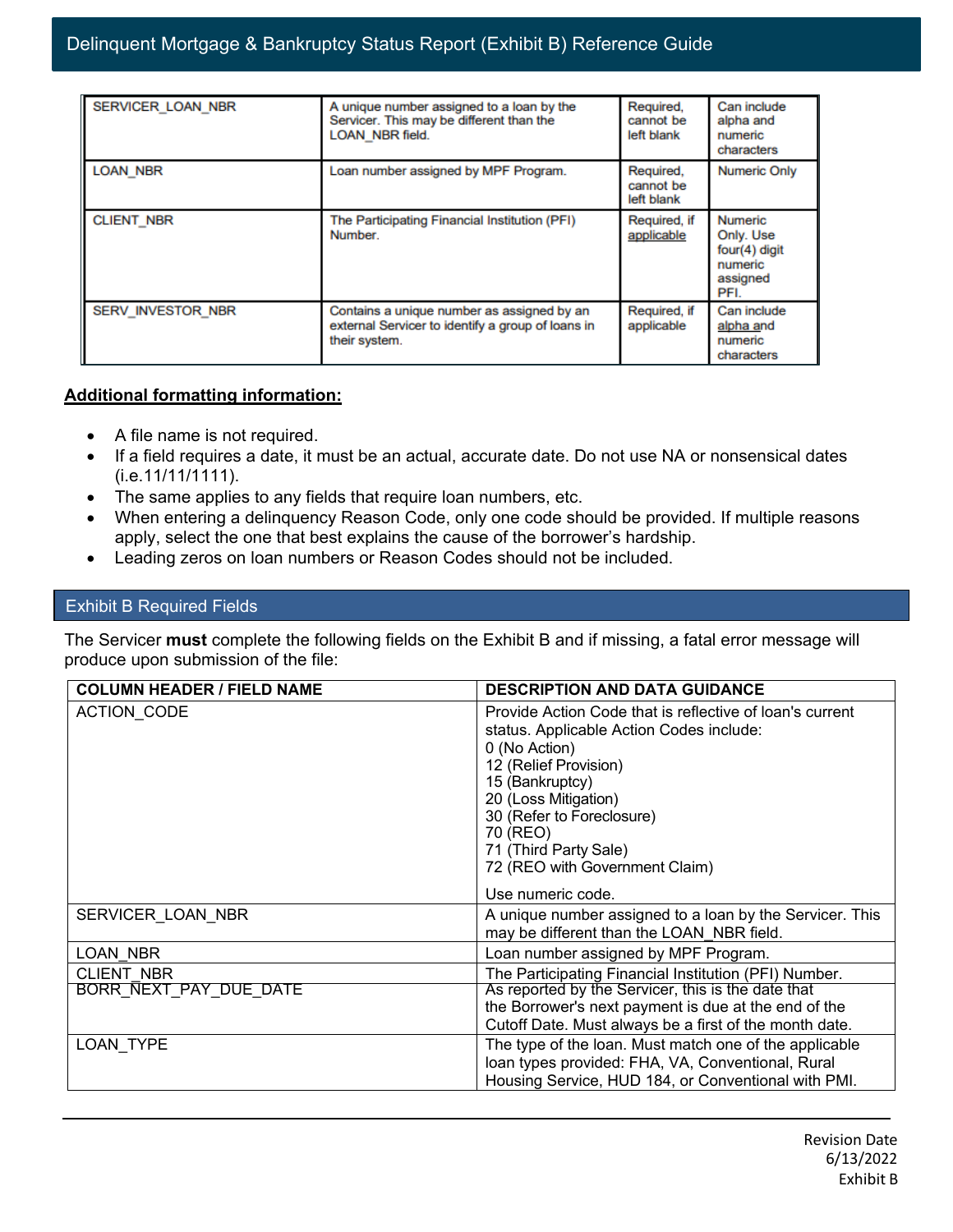| DELINQ STATUS CODE | Code describing current status of loan (For allowable<br>codes, see the Delinquency Status Codes in the<br>Appendix.)                          |
|--------------------|------------------------------------------------------------------------------------------------------------------------------------------------|
| DELINQ REASON CODE | Code describing current reason for Borrower's<br>delinquency. (For allowable codes, see the Delinquency<br>Reason Codes list in the Appendix.) |

#### **Action Codes**

Action codes help identify what actions have or have not occurred. When a particular Action Code is reported, certain *Required If Applicable* fields must be completed or the upload will fail.

The following table describes the Servicer's requirements when reporting **Action Codes** on the monthly Exhibit B file submission:

| <b>Action Code</b>                                     | When to use:                                                                                                |
|--------------------------------------------------------|-------------------------------------------------------------------------------------------------------------|
| <b>Action Code = 0 (No Action)</b>                     | Delinquent Loan/No Action                                                                                   |
| <b>Action Code = 12 (Relief Provision)</b>             | Informal Forbearance or Repayment Plans (3 Months<br>or Less) and Temporary Loan Modifications              |
| <b>Action Code = 15 (Bankruptcy)</b>                   | <b>Active Bankruptcy</b>                                                                                    |
| <b>Action Code = 20 (Loss Mitigation)</b>              | Formal Forbearance and Repayment Plans (over 3<br>Months), Short Sales and Deed-in-Lieu of<br>Foreclosures. |
| <b>Action Code = 30 (Refer to Foreclosure)</b>         | Referred to Foreclosure                                                                                     |
| Action Code = 70 (REO)                                 | <b>REO</b> with Conventional Claim                                                                          |
| <b>Action Code = 71 (Third Party Sale)</b>             | Sold to Third Party at the Foreclosure Sale                                                                 |
| <b>Action Code = 72 (REO with Government</b><br>Claim) | <b>REO</b> with Government Claim                                                                            |

**The following fields need to be completed by the Servicer on the Exhibit B and if missing, they will produce a fatal error message to the PFI upon file submission:**

#### If reporting **Action Code 15 (Bankruptcy)**, the following fields must be populated:

| <b>COLUMN HEADER / FIELD NAME</b> | <b>DESCRIPTION AND DATA GUIDANCE</b>                                                                                                                          |
|-----------------------------------|---------------------------------------------------------------------------------------------------------------------------------------------------------------|
| <b>BANKRUPTCY FILED DATE</b>      | The date the bankruptcy claim was filed. If the<br>ACTION CODE field is 15, "Bankruptcy," this field must<br>be populated.                                    |
| BANKRUPTCY CHAPTER CODE           | The chapter under which the bankruptcy was filed. If the<br>BANKRUPTCY FILED DATE field contains a date, this<br>field must be populated with a 7, 11, or 13. |
| BANKRUPTCY CASE NBR               | The case number assigned by the court to the<br>bankruptcy filing. Must be populated if the<br>BANKRUPTCY FILED DATE field is populated.                      |

#### If reporting **Action Code 12 or 20 (Informal or Formal Loss Mitigation)**, the following fields must be populated:

| COLUMN HEADER / FIELD NAME | DESCRIPTION AND DATA GUIDANCE |
|----------------------------|-------------------------------|
|                            |                               |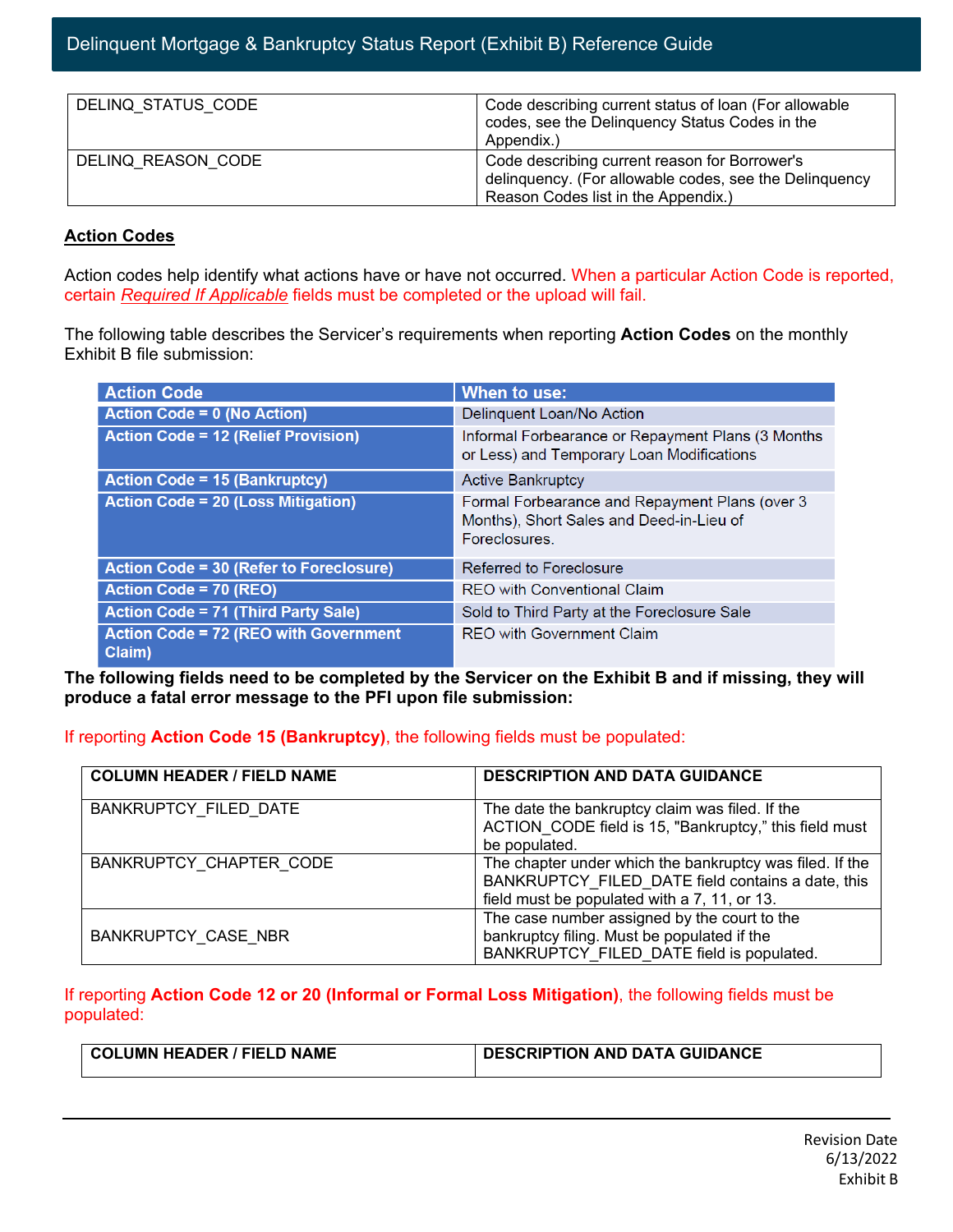| LOSS MIT APPR DATE     | The date the loss mitigation was approved by the          |
|------------------------|-----------------------------------------------------------|
|                        | Servicer and MPF Provider. Must be populated if           |
|                        | ACTION CODE 12 or 20 is reported and the                  |
|                        | LOSS MIT TYPE field is populated, unless denied.          |
|                        |                                                           |
|                        | The type of loss mitigation approved for a loan:          |
| LOSS MIT TYPE          | Approved Assumption (ASUM)                                |
|                        | Deed in Lieu (DIL)                                        |
|                        | Formal Forbearance Agreement (FFA)                        |
|                        | Short Sale (SS)                                           |
|                        | <b>Temporary Modification (TEMPORARY</b>                  |
|                        | MODIFICATION)                                             |
|                        | Must match one of the applicable loss mitigation          |
|                        | types provided.                                           |
|                        | This field must be populated is ACTION_CODE               |
|                        | 12 or 20 is reported and the                              |
|                        | LOSS MIT APPR DATE field is populated.                    |
|                        |                                                           |
| LOSS MIT EST COMP DATE | The date the loss mitigation /plan is scheduled to end or |
|                        | close. Must be populated if ACTION CODE 12 or 20 is       |
|                        | reported and the LOSS MIT TYPE field is populated,        |
|                        | unless denied.                                            |

**Note:** *If the borrower was on an active forbearance plan and submitted a request to the MPF Provider for an extension or COVID 19 Payment Deferral, they should continue to report the same delinquency status information that it previously reported for the mortgage loan.*

*Once the COVID-19 Payment Deferral becomes effective, the mortgage loan no longer needs to be reported on the Servicer's Monthly Delinquent Mortgage & Bankruptcy Status Report (Exhibit B).*

#### If reporting **Action Code 30 (Refer to Foreclosure)**, the following fields must be populated:

| <b>COLUMN HEADER / FIELD NAME</b> | <b>DESCRIPTION AND DATA GUIDANCE</b>                                                                                                                                                                                                                                                                      |
|-----------------------------------|-----------------------------------------------------------------------------------------------------------------------------------------------------------------------------------------------------------------------------------------------------------------------------------------------------------|
| FRCLSR APPROVED DATE              | The date approved for Foreclosure proceedings to<br>begin. After 120 days of delinquency, this field should<br>be populated, unless there is an applicable loss<br>mitigation or some other allowed circumstance. If<br>ACTION CODE field is 30, "Refer to Foreclosure", this<br>field must be populated. |
| ATTORNEY REFERRAL DATE            | Date file was referred to attorney to pursue<br>Foreclosure. If ACTION_CODE field is 30, "Refer to<br>Foreclosure", this field must be populated, unless there<br>is an applicable loss mitigation or some other allowed<br>circumstance.                                                                 |

#### If reporting **Action Code 70 (REO with Conventional Claim), 71 (Third Party Sale) or 72 (REO with Government Claim)**, the following fields must be populated:

| <b>COLUMN HEADER / FIELD NAME</b> | <b>DESCRIPTION AND DATA GUIDANCE</b>                                                                                                   |
|-----------------------------------|----------------------------------------------------------------------------------------------------------------------------------------|
| FRCLSR SALE RESULTS               | The results of the Foreclosure sale. Must be<br>populated if ACTION CODE 70, 71 or 72 is<br>reported and the FRCLSR SALE DATE field is |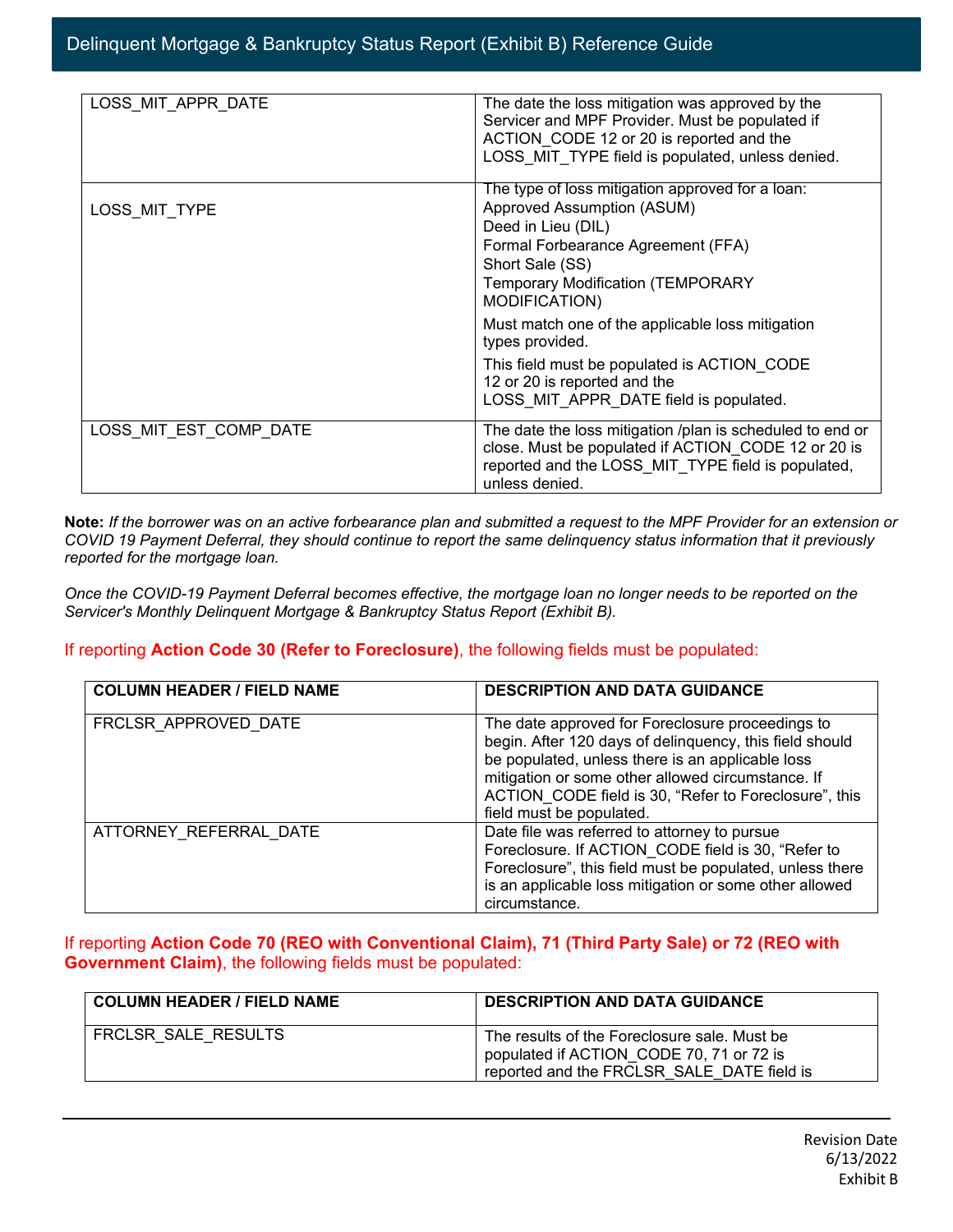|                  | populated with one of the following three<br>selections:                                                                                                                |
|------------------|-------------------------------------------------------------------------------------------------------------------------------------------------------------------------|
|                  | <b>REO</b>                                                                                                                                                              |
|                  | 3 Party                                                                                                                                                                 |
|                  | <b>HUD/VA</b>                                                                                                                                                           |
| FRCLSR SALE DATE | The actual date of the Foreclosure sale. Must be<br>populated if ACTION CODE 70, 71 or 72 is reported,<br>unless the Foreclosure sale is cancelled.                     |
| FRCLSR SALE AMT  | The amount a property sold for at the Foreclosure sale.<br>Must be populated if ACTION_CODE 70, 71 or 72 is<br>reported and the FRCLSR SALE DATE field is<br>populated. |

## Accessing the System

eMAQCSplus can be accessed via the MPF Website under [Resources](https://www.fhlbmpf.com/resources/emaqcs-plus) or directly at<https://emaqcs.covius.com/>

| Ω<br><b>SYSTEM ACCESS</b><br>This Website is a protected information system. By logging in, you agree to the |
|--------------------------------------------------------------------------------------------------------------|
| Terms and Conditions.<br>Username<br>Password                                                                |
| Login<br>Forgot Password?                                                                                    |
|                                                                                                              |

### How to Upload an Exhibit B

From the eMAQCSplus Homepage, select **Upload** from the Menu bar at the top of the screen.

| Home - Default Servicing                        |   | <b>M</b> Upload |                               | Q Loan Search<br>$\mathbf{B}$ Forms                           |                | Change Password      |                         |            |        |            |        |                     |                         |                         |      |              | Servicer5488                 |     |                           |
|-------------------------------------------------|---|-----------------|-------------------------------|---------------------------------------------------------------|----------------|----------------------|-------------------------|------------|--------|------------|--------|---------------------|-------------------------|-------------------------|------|--------------|------------------------------|-----|---------------------------|
| Mortgage<br>Partnership<br><b>mpt</b> Partnersh |   |                 |                               | eMAQCS <sub>plus</sub>                                        |                |                      |                         |            |        |            |        |                     |                         |                         |      |              |                              |     |                           |
| <b>Servicer</b>                                 |   |                 | <b>E All Delinquent Loans</b> |                                                               |                |                      |                         |            |        |            |        |                     |                         |                         |      |              |                              |     |                           |
| Loans                                           |   |                 |                               |                                                               |                |                      |                         |            |        |            |        |                     |                         |                         |      |              |                              |     |                           |
| Notes                                           |   |                 |                               | Drag a column header and drop it here to group by that column |                |                      |                         |            |        |            |        |                     |                         |                         |      |              |                              |     |                           |
| Documents                                       |   |                 |                               | <b>X</b> Export to Excel <b>CO</b> Clear Filters              |                |                      |                         |            |        |            |        |                     |                         |                         |      |              |                              |     |                           |
| <b>Loss Mitigation</b>                          |   |                 |                               |                                                               |                |                      |                         |            |        |            |        |                     |                         |                         |      |              |                              |     |                           |
|                                                 |   |                 | □ Menu Servicer #             | $MA$ #                                                        |                | <b>Servicer Name</b> | MPF Loan #              | PFI Loan # |        | <b>HLB</b> |        | <b>Product Type</b> |                         | Program Code            |      |              | Sub Program Code Action Code |     | <b>Deling Reason Code</b> |
| Foreclosure                                     |   |                 |                               | $\overline{r}$                                                | $\overline{r}$ | $\overline{r}$       | $\overline{\mathsf{T}}$ |            | $\top$ |            | $\top$ |                     | $\overline{\mathbf{r}}$ | $\overline{\mathsf{T}}$ |      | $\mathbb{F}$ | $\top$                       |     | $\top$                    |
| <b>REO - Traditional</b>                        |   | Ξ               | 1111                          | 43112                                                         |                | Fake Bank            | 9999991                 |            |        |            |        |                     |                         | ORIG                    | None |              | 20                           | 022 |                           |
| <b>Claims - Traditional</b>                     |   | $\equiv$        | 1111                          | 43112                                                         |                | Fake Bank            | 9999992                 |            |        |            |        |                     |                         | ORIG                    | None |              | 20                           | 022 |                           |
| Claims - Xtra                                   |   | Ξ               |                               |                                                               |                |                      |                         |            |        |            |        |                     |                         |                         |      |              |                              |     |                           |
| Claims - Govt                                   | U |                 | 1111                          | 43112                                                         |                | Fake Bank            | 9999993                 |            |        |            |        |                     |                         | ORIG                    | None |              | 20                           | 022 |                           |
| <b>HLC Loans</b>                                | U | $\equiv$        | 1111                          | 21432                                                         |                | Fake Bank            | 9999994                 |            |        |            |        |                     |                         | ORIG                    | None |              | $\theta$                     |     |                           |
| Repurchased                                     |   | Ξ               | 1111                          | 21432                                                         |                | Fake Bank            | 9999995                 |            |        |            |        |                     |                         | ORIG                    | None |              | $\theta$                     |     |                           |
| To Do: Missing Docs                             |   | $\equiv$        | 1111                          | 21432                                                         |                |                      |                         |            |        |            |        |                     |                         | ORIG                    | None |              | $\theta$                     |     |                           |
| To Do: Exceptions                               |   | Ξ               |                               |                                                               |                | Fake Bank            | 9999996                 |            |        |            |        |                     |                         | ORIG                    | None |              | $\theta$                     | 007 |                           |
| To Do: HLC Loans                                |   |                 | 1111                          | 21432                                                         |                | Fake Bank            | 9999997                 |            |        |            |        |                     |                         |                         |      |              |                              |     |                           |
| To Do: Demand Letters                           |   |                 |                               |                                                               |                |                      |                         |            |        |            |        |                     |                         |                         |      |              |                              |     |                           |

1. Click the drop down arrow to select your file template: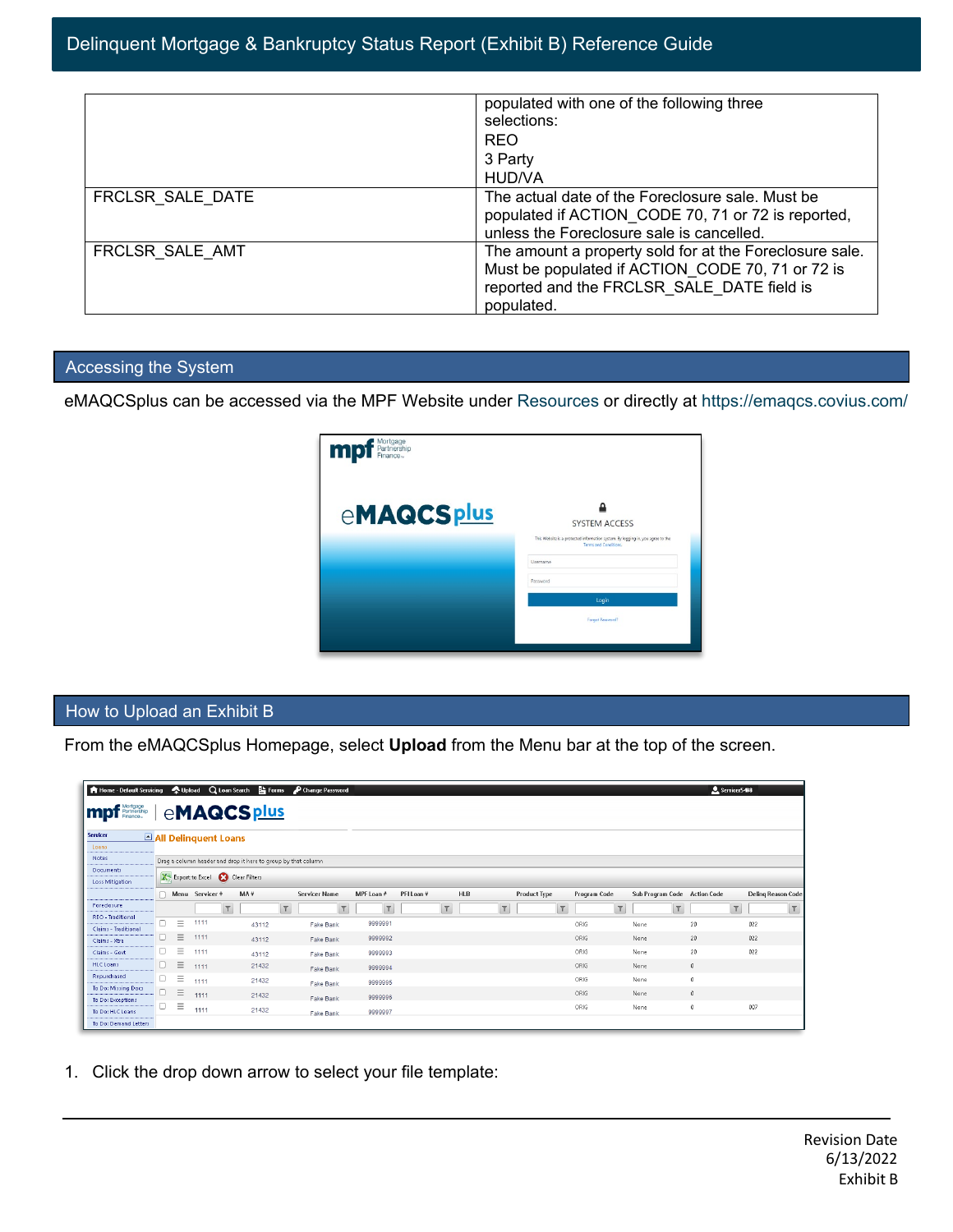| mp                                                           | <b>Earthership   eMAQCS plus</b>                                                    |
|--------------------------------------------------------------|-------------------------------------------------------------------------------------|
|                                                              |                                                                                     |
|                                                              | Default Management - Data Upload                                                    |
|                                                              |                                                                                     |
|                                                              |                                                                                     |
|                                                              | Select a data file to import. Supported File Types: Microsoft Excel (xls and .xlsx) |
|                                                              |                                                                                     |
|                                                              | You are uploading to Cycle starting on: 2/5/2020                                    |
|                                                              |                                                                                     |
|                                                              | ---Select File Template---<br>▼                                                     |
| <b>Upload Data File</b><br>Select File Template<br>Data File | Select                                                                              |

#### 2. Select Exhibit B Excel Import:

| ---Select File Template---  |  |
|-----------------------------|--|
| ---Select File Template---  |  |
| DM - Exhibit B Excel Import |  |

#### 3. Locate your file and click Upload:

| Documents<br>$\overline{ }$ |                                                     |               |                    |                                             |              |
|-----------------------------|-----------------------------------------------------|---------------|--------------------|---------------------------------------------|--------------|
| File<br>Share<br>Home       | <b>View</b>                                         |               |                    |                                             |              |
|                             | This PC $\rightarrow$ Documents $\rightarrow$       |               |                    | $\checkmark$                                | Search D     |
|                             | Name                                                | <b>Status</b> | Date modified      | <b>Type</b>                                 | <b>Size</b>  |
| <b>Duick access</b>         |                                                     |               |                    |                                             |              |
| $\Box$ Desktop<br>×         | <b>DE FAKE EXHIBIT B FILE FOR DEMO</b>              | ⊘             | 3/31/2021 1:59 PM  | Microsoft Excel W                           | <b>19 KB</b> |
|                             | $\left  \right $ 20210330 094502 (1)                | の             | 3/30/2021 4:44 PM  | JPG File                                    | 709 KB       |
| Downloads<br>÷              | $\blacktriangleright$ 20210330 094502 (1)           | ⊘             | 3/30/2021 4:42 PM  | <b>PNG File</b>                             | 13,654 KB    |
| Documents                   | 2021-03-30 11.05 MPF Xtra Product COVI              | ⊘             | 3/30/2021 12:27 PM | GoToMeeting Acti                            | 256,675 KB   |
| $M$ Music                   | <sup>Ma</sup> ChatLog MPF Xtra Product COVID 19 Pav | ⊙             | 3/30/2021 12:27 PM | <b>Rich Text Format</b>                     | 2 KB         |
| $\blacksquare$ Pictures     | MPF University                                      | ⊘             | 3/25/2021 10:20 AM | <b>JPG File</b>                             | <b>40 KB</b> |
| Videos                      | 88 2021-03-23 13.02 MPF Traditional Produc ⊙        |               | 3/23/2021 2:01 PM  | GoToMeeting Acti                            | 79.558 KB    |
|                             | $\frac{1}{2}$ 2021 02:23:40:02:00 UUD 10:00 UUL Def | $\sim$        | $2022021 + 4.256$  | $C = T = 0$ $A = 0$ and $A = 0$ and $A = 0$ | 340.367.160  |

### **Data Upload Results – Successful Upload**

**Successful uploads** are noted with a **green** *Validation Progress* **bar** and will include a successful upload caption.



Revision Date 6/13/2022 Exhibit B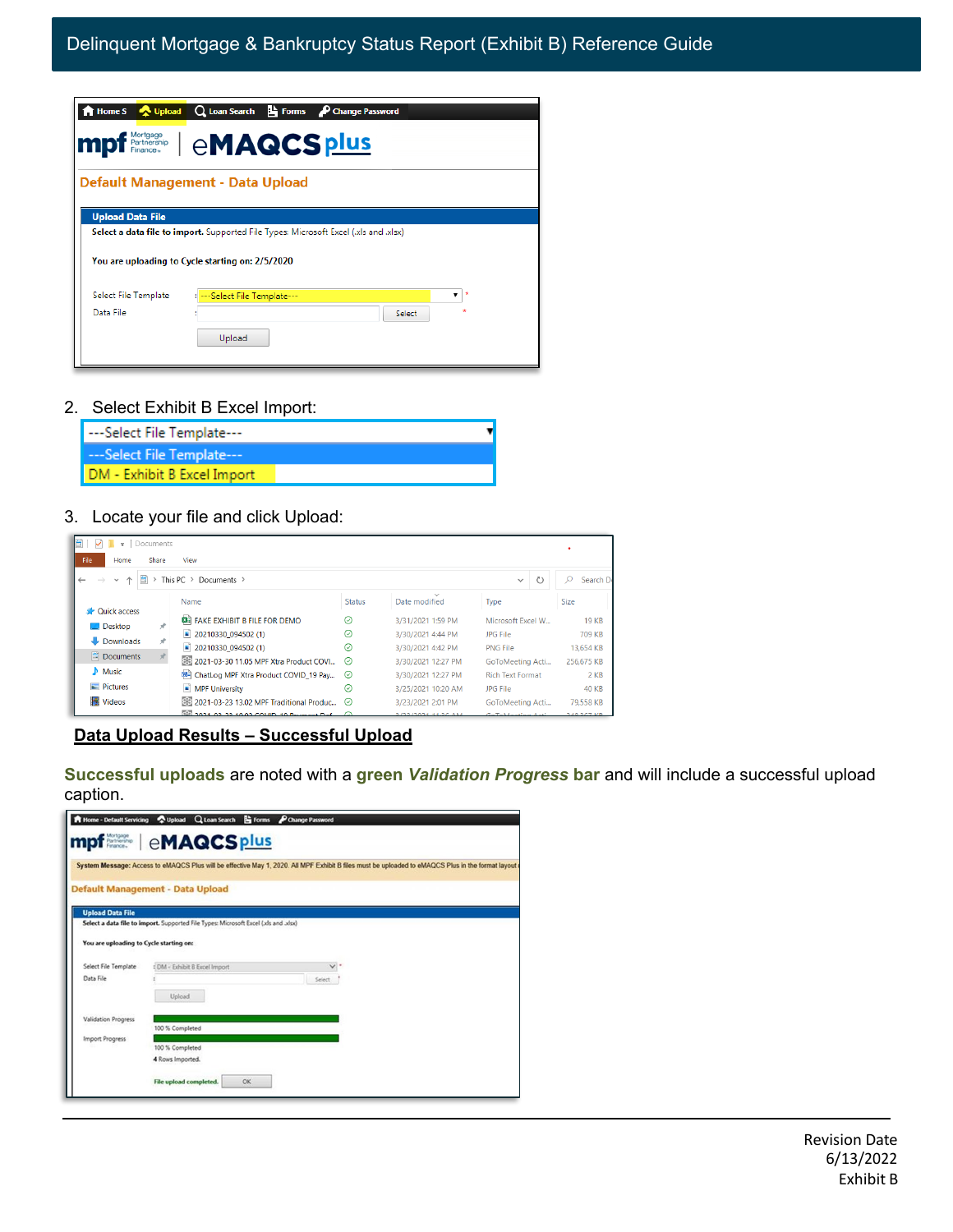## **Data Upload Results – Unsuccessful Upload**

**Unsuccessful uploads** are noted with a **red** *Validation Progress* **bar** and will include an unsuccessful upload caption.

Servicers must correct all Validation Errors that are listed and upload a revised report. **The file will not be accepted unless all validation errors are corrected and the system returns a successful upload caption.**

Validation errors will be returned when "Required if Applicable" fields are left blank or not formatted correctly. As shown below:

| <b>Upload Data File</b><br>Select a data file to import. Supported File Types: Microsoft Excel (.xls and .xlsx) |                                |             |                                     |            |                                                                                                    |
|-----------------------------------------------------------------------------------------------------------------|--------------------------------|-------------|-------------------------------------|------------|----------------------------------------------------------------------------------------------------|
| You are uploading to Cycle starting on:                                                                         |                                |             |                                     |            |                                                                                                    |
| Select File Template<br>Data File                                                                               | DM - Exhibit B Excel Import    |             | $\nabla x$<br>Select                |            |                                                                                                    |
|                                                                                                                 | <b>Upload</b>                  |             |                                     |            |                                                                                                    |
| <b>Validation Progress</b>                                                                                      | 100 % Completed                |             |                                     |            |                                                                                                    |
|                                                                                                                 | <b>File validation failed.</b> | OK          |                                     |            |                                                                                                    |
|                                                                                                                 |                                |             |                                     |            |                                                                                                    |
|                                                                                                                 |                                |             |                                     |            |                                                                                                    |
| <b>VALIDATION ERRORS</b><br><b>Error Type</b>                                                                   |                                |             | Excel Column/Cell Column/Field Name | Value      | <b>Acceptable Values</b>                                                                           |
| Data list validation failed                                                                                     |                                | AO79        | OCCUPANT_CODE                       | Occupied   | Primary Residence, Second Home, Investment, Owner-occupied, Vacant, Tentant, Mortgagor, Unknown    |
|                                                                                                                 |                                | W80         | LOSS_MIT_TYPE                       | <b>MOD</b> | Approved Assumption, Deed in Lieu, Formal Forbearance Agreement Short Sale, Temporary Modification |
| Data list validation failed<br>Data list validation failed                                                      |                                | AO80        | OCCUPANT_CODE                       | Occupied   | Primary Residence Second Home Investment Owner-occupied Vacant Tentant Mortgagor Unknown           |
| Data list validation failed                                                                                     |                                | <b>AO81</b> | OCCUPANT_CODE                       | Occupied   | Primary Residence Second Home Investment Owner-occupied Vacant Tentant Mortgagor Unknown           |
| Data list validation failed                                                                                     |                                | AO82        | OCCUPANT_CODE                       | Occupied   | Primary Residence Second Home Investment Owner-occupied Vacant Tentant Mortgagor Unknown           |
| Data list validation failed                                                                                     |                                | <b>AO83</b> | OCCUPANT_CODE                       | Occupied   | Primary Residence Second Home Investment Owner-occupied Vacant Tentant Mortgagor Unknown           |
| Data list validation failed                                                                                     |                                | <b>AO85</b> | OCCUPANT_CODE                       | Occupied   | Primary Residence Second Home Investment Owner-occupied Vacant Tentant Mortgagor Unknown           |

Omitting or incorrect formatting of these fields will also cause the Exhibit B file upload to fail, as show below: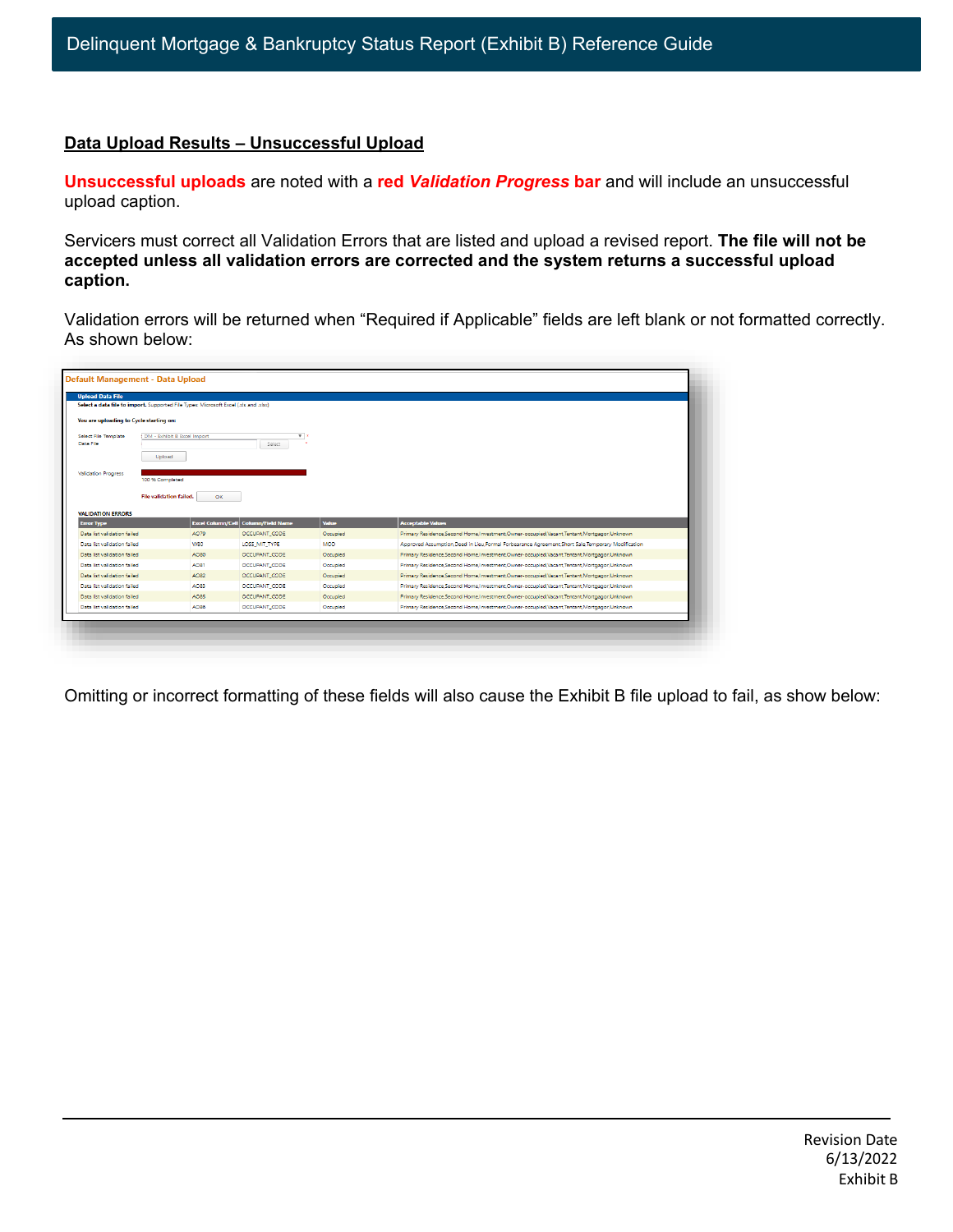| <b>Upload Data File</b>                                                                                                        |                |                                     |       |
|--------------------------------------------------------------------------------------------------------------------------------|----------------|-------------------------------------|-------|
| Select a data file to import. Supported File Types: Microsoft Excel (Jds and Jdss)                                             |                |                                     |       |
| You are uploading to Cycle starting on:                                                                                        |                |                                     |       |
| DM - Exhibit B Excel Import<br>Select File Template                                                                            |                | v.                                  |       |
| Data File                                                                                                                      |                | Select                              |       |
| Upload                                                                                                                         |                |                                     |       |
|                                                                                                                                |                |                                     |       |
| Validation Progress<br>100 % Completed                                                                                         |                |                                     |       |
|                                                                                                                                |                |                                     |       |
| File validation failed.                                                                                                        | OK             |                                     |       |
|                                                                                                                                |                |                                     |       |
|                                                                                                                                |                |                                     |       |
|                                                                                                                                |                |                                     |       |
| <b>VALIDATION ERRORS</b><br><b>Error Type</b>                                                                                  |                | Excel Column/Cell Column/Field Name | Value |
| LOSS_MIT_APPR_DATE is required if<br>Action. Code is 12 or 20.                                                                 | W2             | LOSS_MIT_APPR_DATE                  |       |
|                                                                                                                                | X2             | LOSS MIT TYPE                       |       |
| LOSS_MIT_TYPE is required if Action_Code is<br>12 or 20.<br>LOSS_MIT_EST_COMP_DATE is required if<br>Action. Code is 12 or 20. | V <sub>2</sub> | LOSS_MIT_EST_COMP_DATE              |       |
|                                                                                                                                | M3             | BANKRUPTCY FILED DATE               |       |
| BANKRUPTCY_FILED_DATE is required if<br>Action. Code is 15.<br>BANKRUPTCY_CHAPTER_CODE is required if<br>Action. Code is 15.   | N3             | BANKRUPTCY_CHAPTER_CODE             |       |
| BANKRUPTCY_CASE_NBR is required if<br>Action, Code is 15.                                                                      | Ö3             | <b>BANKRUPTCY CASE NBR</b>          |       |
| FRCLSR_APPROVED_DATE is required if<br>Action, Code is 30.                                                                     | AA4            | FRCLSR_APPROVED_DATE                |       |

#### Fatal Error Message

If the required field(s) are missing from the Delinquent Mortgage & Bankruptcy Status Report (Exhibit B) submission the file will not be accepted and eMAQCSplus will return a fatal error message. **The fatal error message will help identify missing required field(s).**

Prior to the reporting deadline, PFIs and Servicers will have the opportunity to re-submit a revised Exhibit B file with correct data fields.

#### Other Errors that Cause Uploads to Fail

- The **incorrect file format was used**. The only acceptable format is provided for in the [Exhibit B:](https://www.fhlbmpf.com/docs/default-source/exhibit-b-delinquent-mortgage-bankruptcy-status-report---excel-template/exhibit-b-delinquent-mortgage-bankruptcy-status-report---excel-template.xlsx?sfvrsn=b448db78_4)  [Delinquent Mortgage & Bankruptcy Status Report –](https://www.fhlbmpf.com/docs/default-source/exhibit-b-delinquent-mortgage-bankruptcy-status-report---excel-template/exhibit-b-delinquent-mortgage-bankruptcy-status-report---excel-template.xlsx?sfvrsn=b448db78_4) Excel Template.
- The **incorrect MPF Loan Number** was reported in the LOAN\_NBR field. This field should contain the loan number assigned by the MPF Program-it is not the Servicer loan number.
- **Required fields were left blank.**
- **Wrong Data Type in specified Date Type field.** All date fields should show an actual date, not N/A or NA, etc. If there is no data or date to report and field is not required, leave blank.
- The dates must be entered into the date column as follows: MM/DD/YYYY. Omit leading zeros in MM/DD since this is an excel file.
- **Data List Validation Failed.** See the *Field Descriptions* and *Data Guidance* provided in the Exhibit B Instructions for a list of acceptable values associated with each field. For example, for the LOAN\_TYPE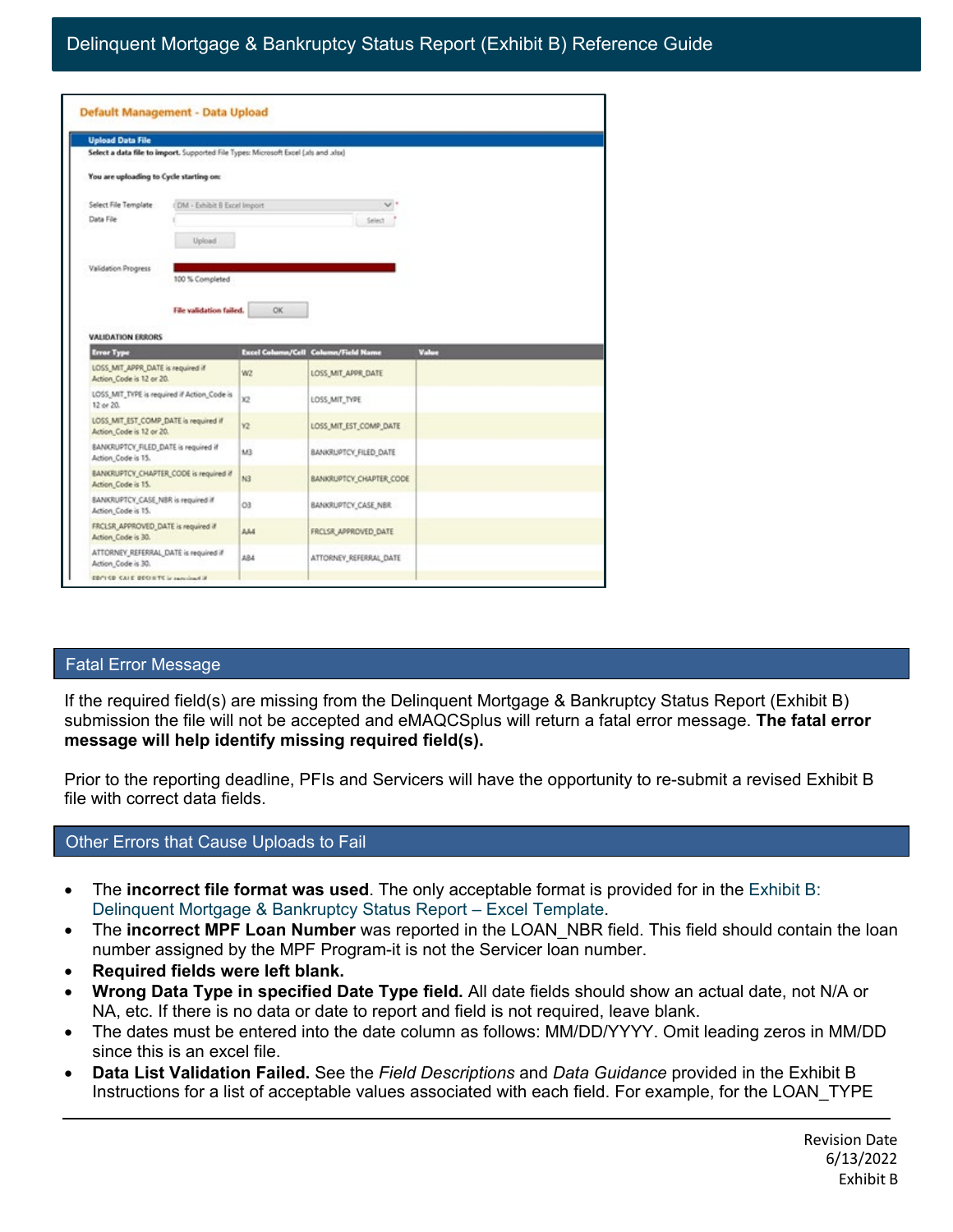field, data reported must match one of the applicable loan types provided: FHA, VA, Conventional, Rural Housing Service, HUD 184, or Conventional with PMI.

# **Appendix A: Standard File Layout**

| <b>COLUMN HEADER / FIELD NAME</b> | <b>IDESCRIPTION AND DATA GUIDANCE</b>                                                                                                                                                                                                                                                                                                      | <b>FIELD RULE</b>                    | <b>IFORMAT</b><br><b>COMMENT</b>                           |
|-----------------------------------|--------------------------------------------------------------------------------------------------------------------------------------------------------------------------------------------------------------------------------------------------------------------------------------------------------------------------------------------|--------------------------------------|------------------------------------------------------------|
| <b>ACTION CODE</b>                | Provide Action Code that is reflective of loan's<br>current status. Applicable Action Codes include:<br>$\bullet$ 0 (No Action)<br>• 12 (Relief Provision)<br>• 15 (Bankruptcy)<br>• 20 (Loss Mitigation)<br>• 30 (Refer to Foreclosure)<br>• 70 (REO)<br>• 71 (Third Party Sale)<br>• 72 (REO with Government Claim)<br>Use numeric code. | Required,<br>cannot be<br>left blank | Numeric only.<br>Description<br>code not to be<br>entered. |
| SERVICER_LOAN_NBR                 | A unique number assigned to a loan by the<br>Servicer. This may be different than the<br>_OAN_NBR field.                                                                                                                                                                                                                                   | Required,<br>cannot be<br>left blank | Can include<br>alpha and<br>numeric<br>characters          |
| LOAN NBR                          | oan number assigned by MPF Program.                                                                                                                                                                                                                                                                                                        | Required,<br>cannot be<br>left blank | Numeric Only                                               |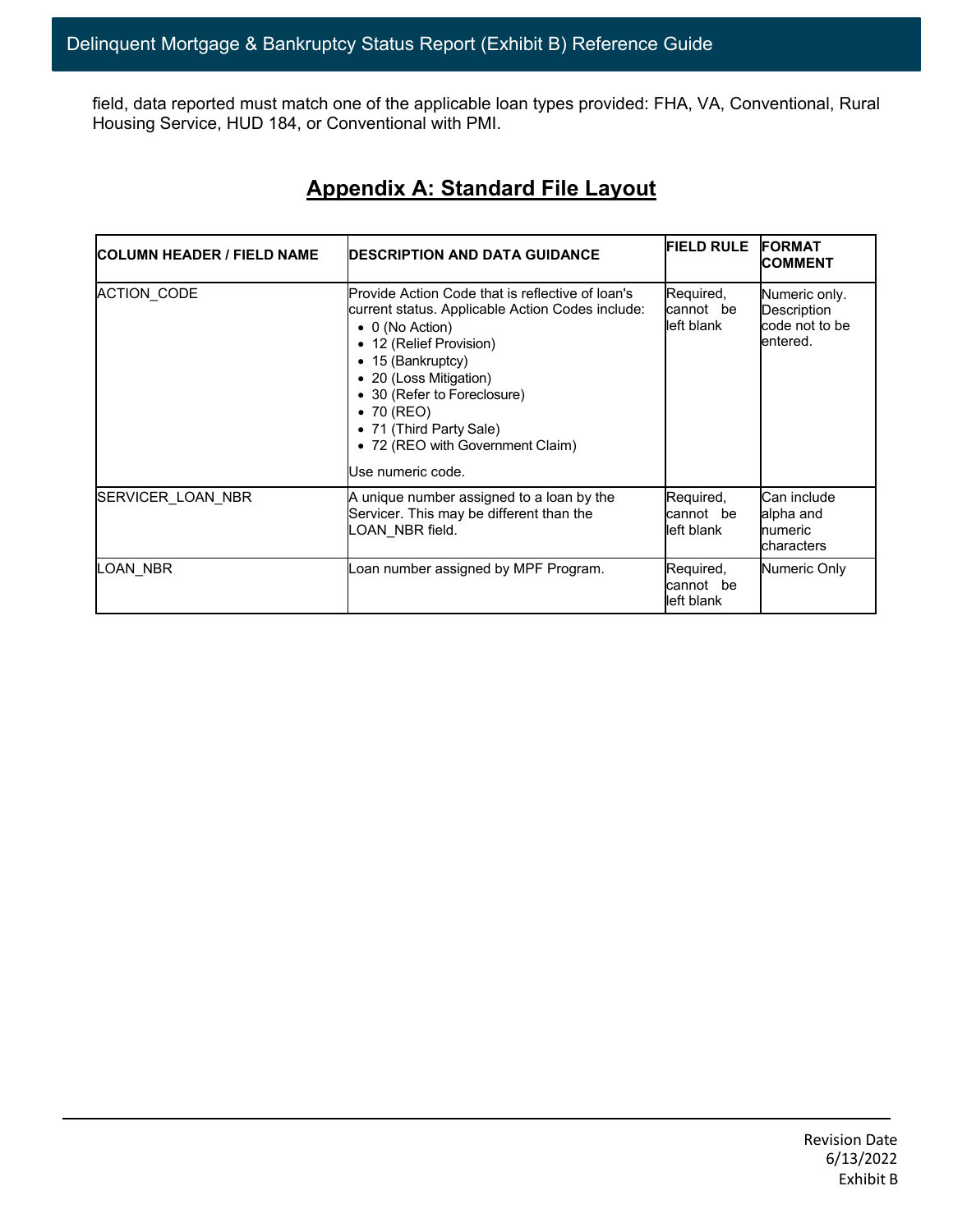| CLIENT_NBR                | The Participating Financial Institution (PFI)<br>Number.                                                                    | Required, if<br>applicable              | Numeric Only.<br>Use four(4)<br>digit numeric<br>assigned<br>PFI.                  |
|---------------------------|-----------------------------------------------------------------------------------------------------------------------------|-----------------------------------------|------------------------------------------------------------------------------------|
| SERV_INVESTOR_NBR         | Contains a unique number as assigned by an<br>external Servicer to identify a group of loans in their applicable<br>system. | Required, if                            | Can include<br>alpha and<br>numeric<br>characters                                  |
| BORROWER_FIRST_NAME       | First Name of the Borrower.                                                                                                 | Optional, field<br>can be left<br>blank | Can include<br>alpha and<br>numeric<br>characters                                  |
| <b>BORROWER LAST NAME</b> | Last name of the Borrower.                                                                                                  | Required,<br>cannot be<br>left blank    | Can include<br>alpha and<br>numeric<br>characters                                  |
| <b>PROP ADDRESS</b>       | Street Name and Number of the property.                                                                                     | Optional, field<br>can be left<br>blank | Can include<br>alpha and<br>numeric<br>characters                                  |
| <b>PROP STATE</b>         | State where the property is located.                                                                                        | Required,<br>cannot be<br>left blank    | Alpha only. Use<br>the standard<br>two character<br>abbreviation,<br>e.g., KS, CA. |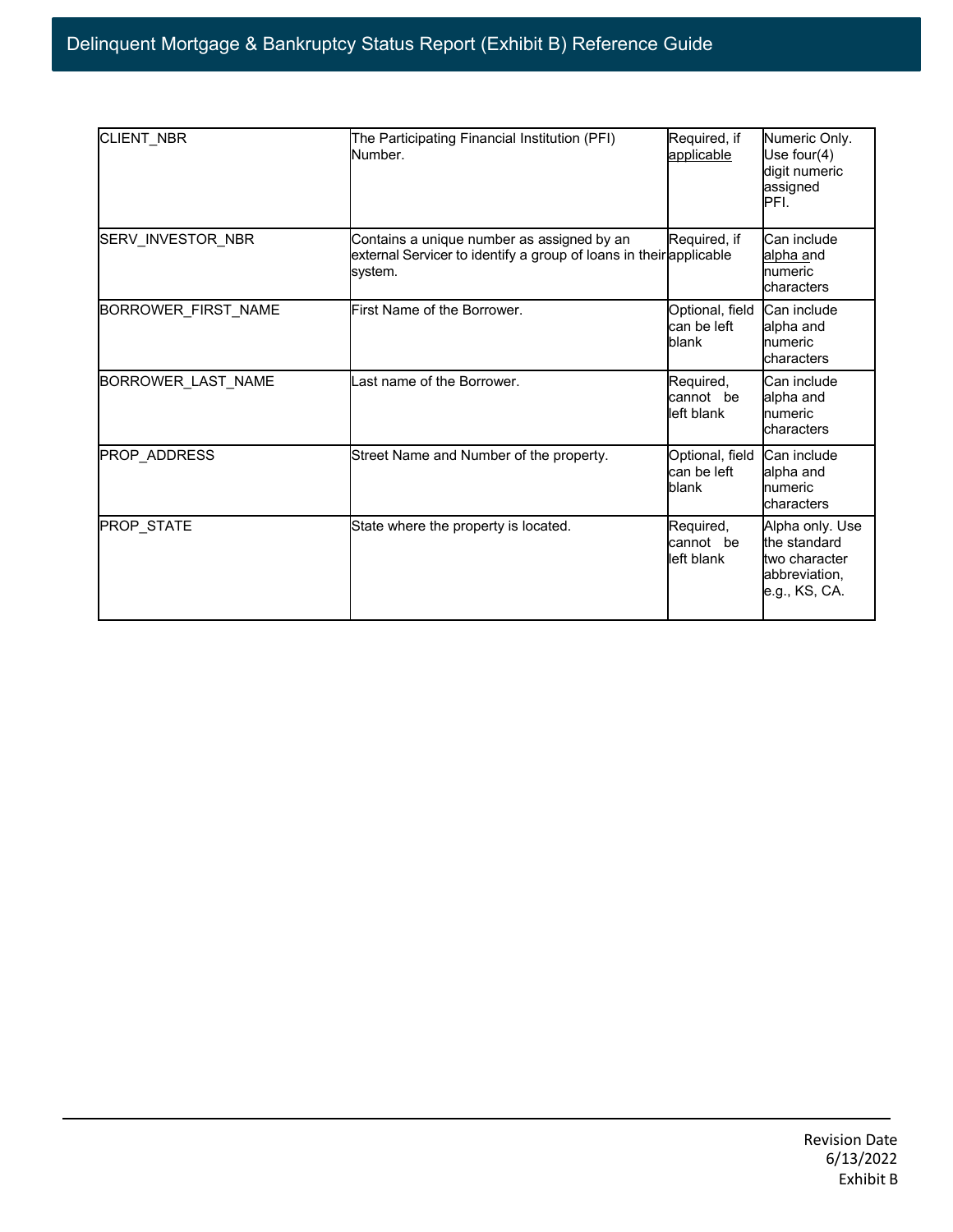| <b>COLUMN HEADER / FIELD NAME</b> | <b>IDESCRIPTION AND DATA GUIDANCE</b>                                                                                                                                                                                                                        | <b>FIELD RULE</b>                    | <b>FORMAT</b><br><b>COMMENT</b>                                                                                                                       |
|-----------------------------------|--------------------------------------------------------------------------------------------------------------------------------------------------------------------------------------------------------------------------------------------------------------|--------------------------------------|-------------------------------------------------------------------------------------------------------------------------------------------------------|
| PROP ZIP                          | Zip code where the property is located.                                                                                                                                                                                                                      | Required,<br>cannot be<br>left blank | Can include<br>alpha and<br>numeric<br>characters: five<br>(5) digits.                                                                                |
| BORR_NEXT_PAY_DUE_DATE            | As reported by the Servicer, this is the date that<br>the Borrower's next payment is due at the end of<br>the Cutoff Date. Must always be a first of the<br>month date.                                                                                      | Required,<br>cannot be left<br>blank | MM/DD/YYYY                                                                                                                                            |
| LOAN_TYPE                         | The type of the loan. Must match one of the<br>applicable loan types provided: FHA, VA,<br>Conventional, Rural Housing Service, HUD 184,<br>or Conventional with PMI.                                                                                        | Required,<br>cannot be<br>left blank | Can include<br>alpha and<br>numeric<br>characters                                                                                                     |
| BANKRUPTCY_FILED_DATE             | The date the bankruptcy claim was filed. If the<br>ACTION CODE field is 15, "Bankruptcy," this<br>field must be populated.                                                                                                                                   | Required, if<br>applicable           | MM/DD/YYYY                                                                                                                                            |
| BANKRUPTCY_CHAPTER_CODE           | The chapter under which the bankruptcy was<br>filed. If the BANKRUPTCY FILED DATE field<br>contains a date, this field must be populated<br>with a 7, 11, or 13.                                                                                             | Required, if<br>applicable           | Numeric Only.                                                                                                                                         |
| BANKRUPTCY_CASE_NBR               | The case number assigned by the court to the<br>bankruptcy filing. Must be populated if the<br>BANKRUPTCY_FILED_DATE field is<br>populated.                                                                                                                  | Required, if<br>applicable           | Can include alpha<br>and numeric<br>characters<br>Format is 2<br>numeric<br>characters, a<br>dash, and 5<br>alphanumeric<br>characters. No<br>spaces. |
| POST_PETITION_DUE_DATE            | The payment due date once the bankruptcy has<br>been approved by the courts. Typically on a<br>chapter 11 or 13 bankruptcy. After 90 days,<br>motion for relief should be filed.                                                                             | Required, if<br>applicable           | MM/DD/YYYY                                                                                                                                            |
| <b>BANKRUPTCY DISCHARGE DATE</b>  | The date the loan is removed from bankruptcy<br>by being discharged. If the ACTION_CODE<br>field was previously reported as 15, then the<br>BANKRUPTCY DISCHARGE DATE, the<br>BANKRUPTCY_DISMISSAL_DATE, or the<br>BANKRUPTCY EXIT DATE must be<br>selected. | Required, if<br>applicable           | MM/DD/YYYY                                                                                                                                            |
| BANKRUPTCY_DISMISSAL_DATE         | The date the loan is removed from bankruptcy<br>by being dismissed. If the ACTION CODE field<br>was previously reported as 15, then the<br>BANKRUPTCY_DISCHARGE_DATE, the<br>BANKRUPTCY DISMISSAL DATE, or the<br>BANKRUPTCY_EXIT_DATE must be<br>selected.  | Required, if<br>applicable           | MM/DD/YYYY                                                                                                                                            |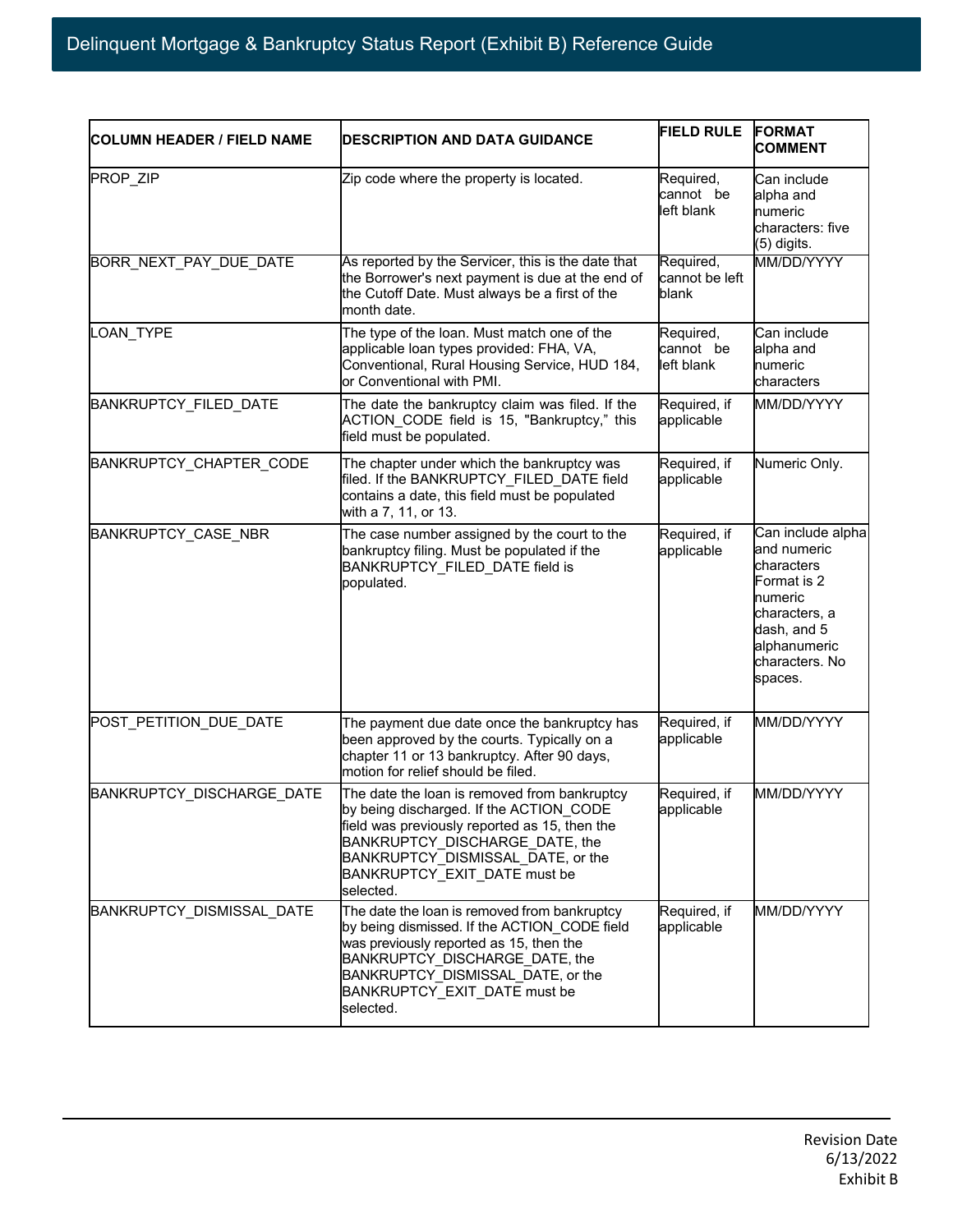| <b>COLUMN HEADER / FIELD NAME</b> | <b>IDESCRIPTION AND DATA GUIDANCE</b>                                                                                                                                                                                                                                                                                                                                                                                               | <b>FIELD RULE</b>          | <b>FORMAT</b><br><b>COMMENT</b>                                                                |
|-----------------------------------|-------------------------------------------------------------------------------------------------------------------------------------------------------------------------------------------------------------------------------------------------------------------------------------------------------------------------------------------------------------------------------------------------------------------------------------|----------------------------|------------------------------------------------------------------------------------------------|
| BANKRUPTCY_EXIT_DATE              | The date the loan exited from bankruptcy. If<br>the ACTION_CODE field was previously<br>reported as 15, then the<br>BANKRUPTCY DISCHARGE DATE, the<br>BANKRUPTCY DISMISSAL DATE, or the<br>BANKRUPTCY_EXIT_DATE must be<br>selected.                                                                                                                                                                                                | Required, if<br>applicable | MM/DD/YYYY                                                                                     |
| BANKRUPTCY_HEARING_DATE           | The date that the bankruptcy hearing is<br>scheduled or has taken place.                                                                                                                                                                                                                                                                                                                                                            | Required, if<br>applicable | MM/DD/YYYY                                                                                     |
| RELIEF_DECISION_DATE              | The date that the relief hearing is scheduled or<br>has taken place.                                                                                                                                                                                                                                                                                                                                                                | Required, if<br>applicable | MM/DD/YYYY                                                                                     |
| MOTION_FOR_RELIEF_GRANTED         | The date the loan is removed from bankruptcy<br>from a motion for relief granted.                                                                                                                                                                                                                                                                                                                                                   | Required, if<br>applicable | MM/DD/YYYY                                                                                     |
| LOSS_MIT_APPR_DATE                | The date the loss mitigation was approved by<br>the Servicer and MPF Provider. Must be<br>populated if ACTION CODE 12 or 20 is<br>reported and the LOSS_MIT_TYPE field is<br>populated, unless denied.                                                                                                                                                                                                                              | Required, if<br>applicable | MM/DD/YYYY                                                                                     |
| LOSS MIT TYPE                     | The type of loss mitigation approved for a loan:<br>• Approved Assumption (ASUM)<br>• Deed in Lieu (DIL)<br>• Formal Forbearance Agreement (FFA)<br>• Short Sale (SS)<br>• Temporary Modification (TEMPORARY<br>MODIFICATION)<br>Must match one of the applicable loss<br>mitigation types provided.<br>This field must be populated is<br>ACTION CODE 12 or 20 is reported<br>and the LOSS_MIT_APPR_DATE field<br>is populated.    | Required, if<br>applicable | Alpha only.<br>Use the<br>references in<br>the () for<br>reporting e.g.<br>ASUM, FFA,<br>letc. |
| OSS_MIT_EST_COMP_DATE             | The date the loss mitigation /plan is scheduled<br>to end or close. Must be populated if<br>ACTION CODE 12 or 20 is reported and the<br>LOSS MIT_TYPE field is populated, unless<br>denied.                                                                                                                                                                                                                                         | Required, if<br>applicable | MM/DD/YYYY                                                                                     |
| LOSS_MIT_ACT_COMP_DATE            | The date the loss mitigation is actually<br>completed. At some reasonable time in the<br>process, this field should be populated (after<br>successful completion of the plan.)<br>Must be populated if ACTION_CODE 12 or 20 is<br>reported and the LOSS MIT TYPE and<br>LOSS_MIT_EST_COMP_DATE fields are<br>populated, unless denied. If the loss mitigation plan<br>is broken, then the Servicer must notify the MPF<br>Provider. | Required, if<br>applicable | MM/DD/YYYY                                                                                     |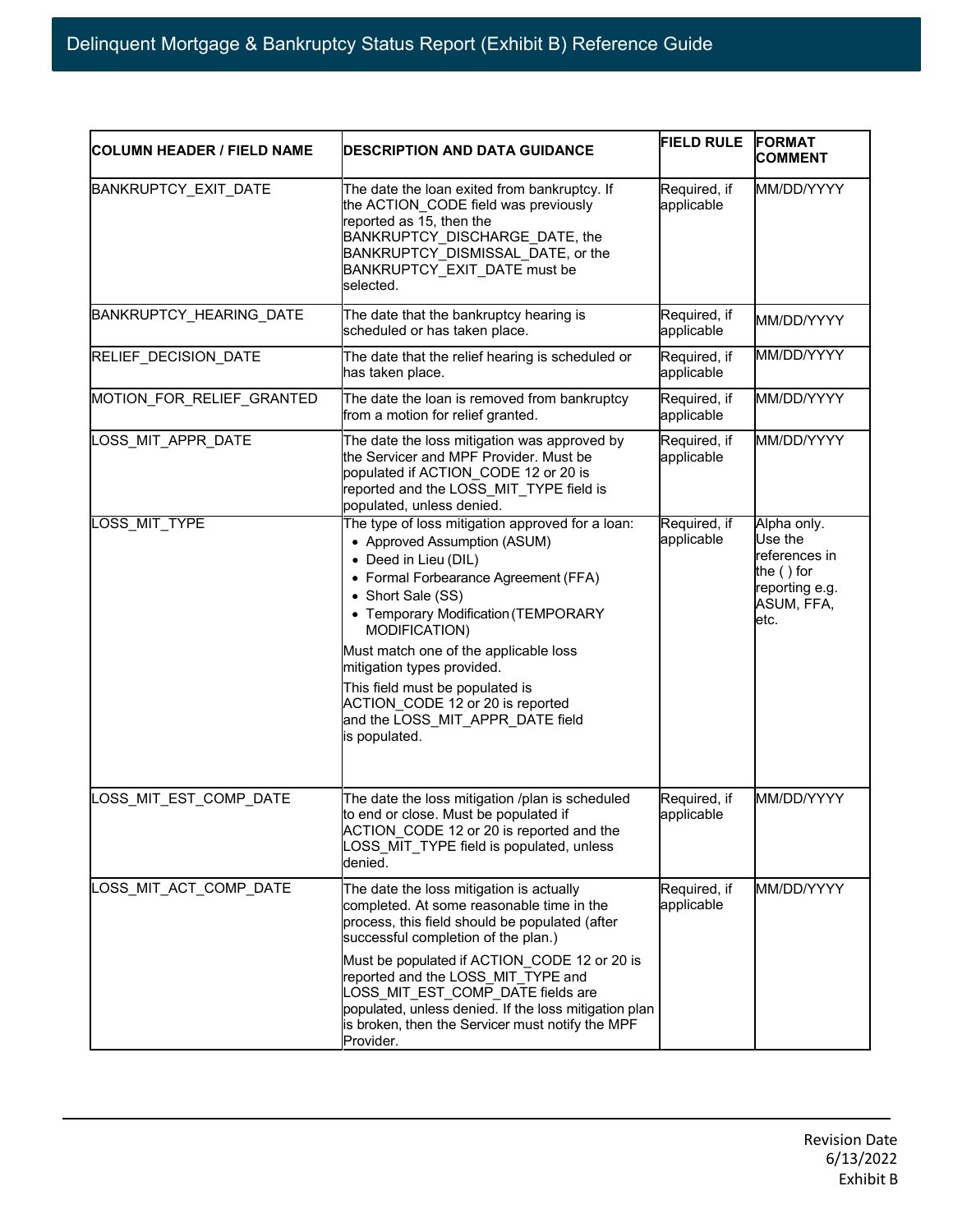| <b>COLUMN HEADER / FIELD NAME</b> | <b>IDESCRIPTION AND DATA GUIDANCE</b>                                                                                                                                                                                                                                                                        | <b>FIELD RULE</b>          | <b>FORMAT</b><br><b>COMMENT</b>                       |
|-----------------------------------|--------------------------------------------------------------------------------------------------------------------------------------------------------------------------------------------------------------------------------------------------------------------------------------------------------------|----------------------------|-------------------------------------------------------|
| FRCLSR_APPROVED_DATE              | The date approved for Foreclosure proceedings<br>to begin. After 120 days of delinquency, this field<br>should be populated, unless there is an<br>applicable loss mitigation or some other allowed<br>circumstance. If ACTION CODE field is 30,<br>'Refer to Foreclosure", this field must be<br>populated. | Required, if<br>applicable | MM/DD/YYYY                                            |
| ATTORNEY REFERRAL DATE            | Date file was referred to attorney to pursue<br>Foreclosure. If ACTION CODE field is 30, "Refer<br>to Foreclosure", this field must be populated,<br>unless there is an applicable loss mitigation or<br>some other allowed circumstance.                                                                    | Required, if<br>applicable | MM/DD/YYYY                                            |
| FIRST_LEGAL_DATE                  | Date of first Foreclosure action, e.g., Notice of<br>Default, Complaint, Publication, etc., filed by an<br>attorney. If the field ATTORNEY<br>REFERRAL DATE is populated, this field should<br>be populated within 30 days of that date.                                                                     | Required, if<br>applicable | MM/DD/YYYY                                            |
| FRCLSR_SALE_EXPECTED_DATE         | The date by which a Foreclosure sale is<br>expected to occur.                                                                                                                                                                                                                                                | Required, if<br>applicable | MM/DD/YYYY                                            |
| FRCLSR_SALE_RESULTS               | The results of the Foreclosure sale. Must be<br>populated if ACTION_CODE 70, 71 or 72 is<br>reported and the FRCLSR_SALE_DATE field<br>is populated with one of the following three<br>selections:<br>$\bullet$ REO<br>$\bullet$ 3 Party<br>• HUD/VA                                                         | Required, if<br>applicable | Can include<br>alpha and<br>numeric<br>characters     |
| FRCLSR_SALE_DATE                  | The actual date of the Foreclosure sale. Must be<br>populated if ACTION CODE 70, 71 or 72 is<br>reported, unless the Foreclosure sale is cancelled.                                                                                                                                                          | Required, if<br>applicable | MM/DD/YYYY                                            |
| FRCLSR_SALE_AMT                   | The amount a property sold for at the<br>Foreclosure sale. Must be populated if<br>ACTION_CODE 70, 71 or 72 is reported<br>and the FRCLSR SALE DATE field is<br>populated.                                                                                                                                   | Required, if<br>applicable | No commas (,)<br>or dollar signs (\$).<br>2 decimals. |
| EVICTION START DATE               | The date the Servicer initiates eviction of the<br>Borrower.                                                                                                                                                                                                                                                 | Required, if<br>applicable | MM/DD/YYYY                                            |
| EVICTION_COMPLETED_DATE           | The date the court revokes legal possession of<br>the property from the Borrower. If the<br>EVICTION START DATE field is populated, this<br>field is estimated to be populated within 90 days<br>of that date, unless otherwise noted in the<br>COMMENTS field.                                              | Required, if<br>applicable | MM/DD/YYYY                                            |
| LIST_PRICE                        | The price at which an REO property is<br>marketed. MPF Provider approval required<br>prior to populating this field.                                                                                                                                                                                         | Required, if<br>applicable | No commas (,) or<br>dollar signs (\$). 2<br>decimals. |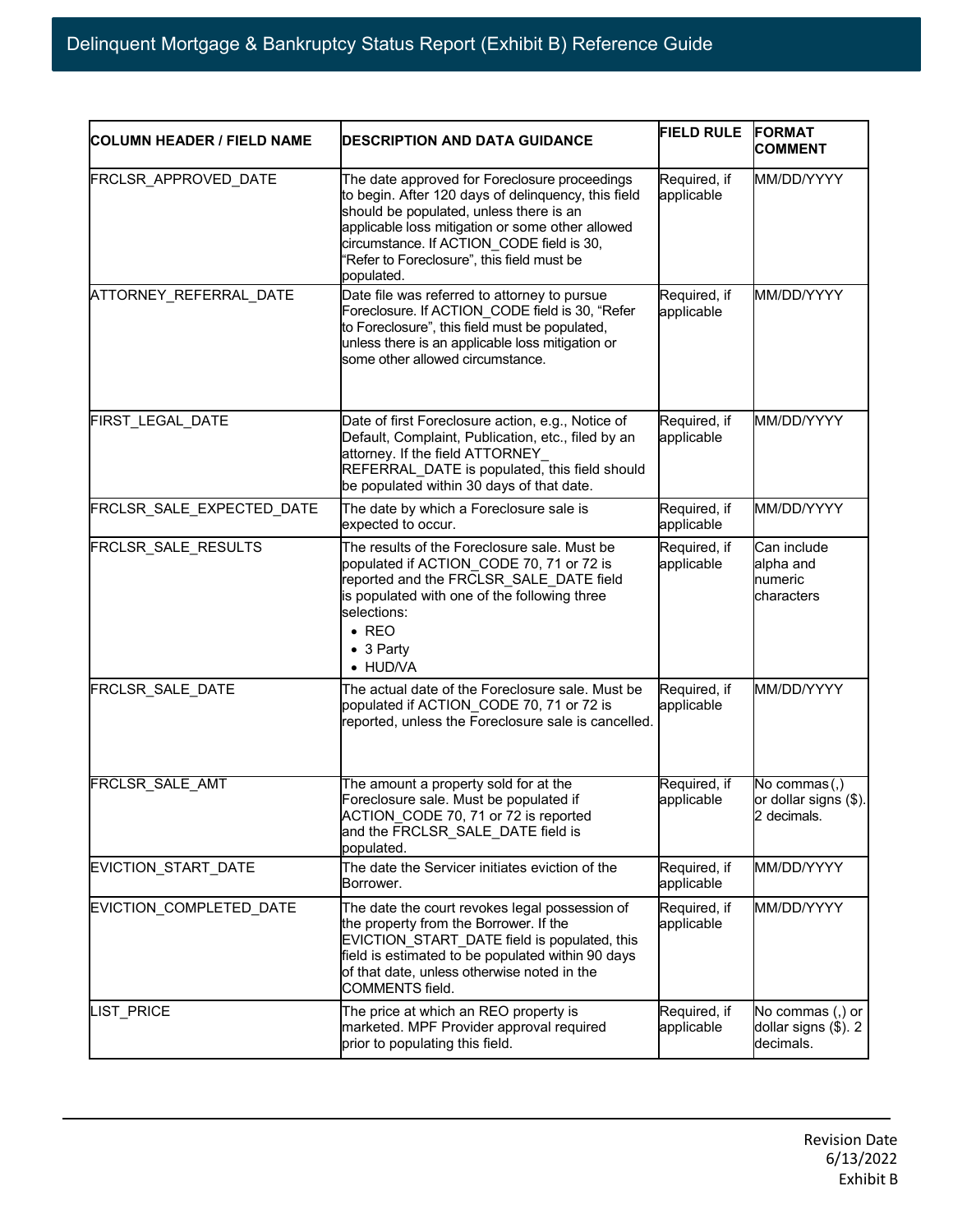| <b>COLUMN HEADER / FIELD NAME</b> | <b>DESCRIPTION AND DATA GUIDANCE</b>                                                                                                                                                                                                                                                                                   | <b>FIELD RULE</b>                                                                          | <b>FORMAT</b><br><b>COMMENT</b>                       |
|-----------------------------------|------------------------------------------------------------------------------------------------------------------------------------------------------------------------------------------------------------------------------------------------------------------------------------------------------------------------|--------------------------------------------------------------------------------------------|-------------------------------------------------------|
| LIST_DATE                         | The date an REO property is listed at a particular<br>price. Must be populated if LIST PRICE field is<br>populated and MPF Provider approval required<br>prior to populating this field.                                                                                                                               | Required, if<br>applicable                                                                 | MM/DD/YYYY                                            |
| OFFER AMT                         | The dollar value of an offer for an REO<br>property. Must be populated if<br>OFFER_DATE_TIME field is populated.                                                                                                                                                                                                       | Required, if<br>applicable                                                                 | No commas (,) or<br>dollar signs (\$). 2<br>decimals. |
| OFFER DATE TIME                   | The date an offer is received by the Servicer.<br>Must be populated if OFFER AMT field is<br>populated.                                                                                                                                                                                                                | Required, if<br>applicable                                                                 | MM/DD/YYYY                                            |
| REO_CLOSING_DATE                  | The date the REO sale of the property is<br>scheduled to close. If the offer is approved by<br>the MPF Provider, this field should be<br>populated. If the REO sale is rescinded or<br>invalidated, the Servicer must notify the MPF<br>Provider of the date the sale was rescinded or<br>invalidated.                 | Required, if<br>applicable                                                                 | MM/DD/YYYY                                            |
| REO_ACTUAL_CLOSING_DATE           | Actual Date of REO Sale. If the REO sale is<br>rescinded or invalidated, the Servicer must notify<br>the MPF Provider of the date the sale was<br>rescinded or invalidated.                                                                                                                                            | Required, if<br>applicable                                                                 | MM/DD/YYYY                                            |
| OCCUPANT_CODE                     | Classification of how the property is occupied. Must Required,<br>be updated upon each monthly file submission to<br>reflect current occupancy status using these<br>options:<br>• Mortgagor<br>$\bullet$ Tenant<br>• Unknown<br>• Vacant                                                                              | cannot be left<br>blank, unless<br><b>Action Code</b><br>is 15,<br>Bankruptcy.             | Alpha only.                                           |
| PROP_CONDITION_CODE               | A code that indicates the condition of the property.<br>Must be updated upon each monthly file<br>submission to reflect current condition of the<br>property using these options:<br>• Damaged<br>• Excellent<br>$\bullet$ Fair<br>$\bullet$ Gone<br>$\bullet$ Good<br>$\bullet$ Poor<br>• Special Hazard<br>• Unknown | Required,<br>cannot be left<br>blank unless<br><b>Action Code</b><br>is 15,<br>Bankruptcy. | Alpha only.                                           |
| PROP_INSPECTION_DATE              | The date a property inspection is performed. A<br>property inspection is required every 30 days<br>until the delinquency is cured.                                                                                                                                                                                     | Required,<br>cannot be left<br>blank unless<br><b>Action Code</b><br>is 15,<br>Bankruptcy. | MM/DD/YYYY                                            |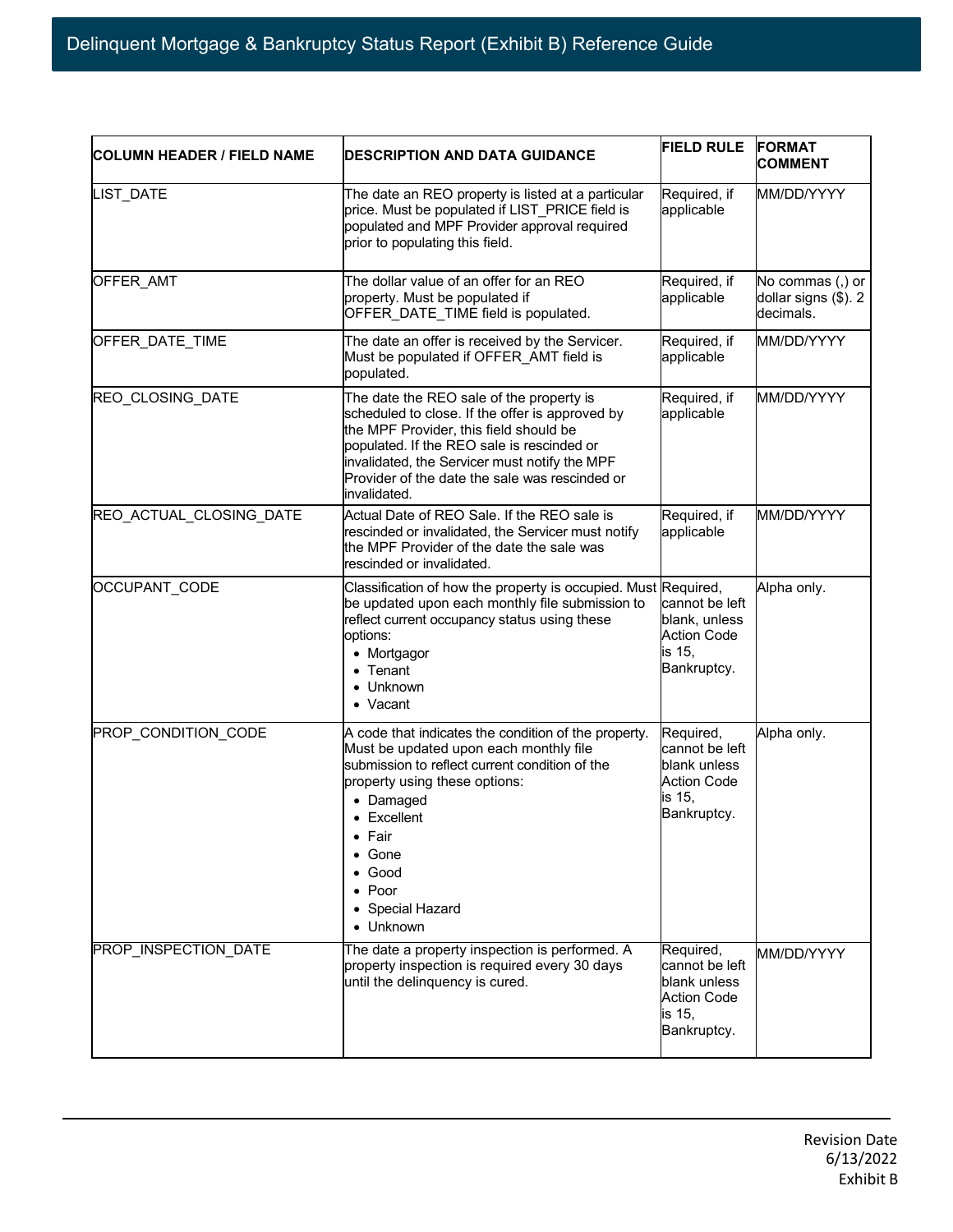| <b>COLUMN HEADER / FIELD NAME</b> | <b>DESCRIPTION AND DATA GUIDANCE</b>                                                                                                                                                                                  | <b>FIELD RULE</b>                    | <b>FORMAT</b><br><b>COMMENT</b>                       |  |
|-----------------------------------|-----------------------------------------------------------------------------------------------------------------------------------------------------------------------------------------------------------------------|--------------------------------------|-------------------------------------------------------|--|
| APPRAISAL_DATE                    | The completion date of the most recent<br>Appraisal or BPO. An Appraisal or BPO is<br>required for Foreclosure bidding; an Appraisal<br>and a BPO is required for listing approval.                                   | Required, if<br>applicable           | MM/DD/YYYY                                            |  |
| CURR_PROP_VAL                     | The current "as is" value of the property based<br>on a broker price opinion or Appraisal. Must be<br>populated if APPRAISAL_DATE field is<br>populated.                                                              | Required, if<br>applicable           | No commas (,) or<br>dollar signs (\$). 2<br>decimals. |  |
| REPAIRED PROP VAL                 | The amount the property would be worth if repairs<br>are completed pursuant to a broker price opinion<br>or Appraisal. If APPRAISAL DATE and<br>CURR_PROP_VAL fields are provided, this field<br>should be populated. | Required, if<br>applicable           | No commas (,) or<br>dollar signs (\$). 2<br>decimals. |  |
| DELINQ_STATUS_CODE                | Code describing current status of loan (For<br>allowable codes, see the Delinquency<br>Status Codes in the Appendix.)                                                                                                 | Required,<br>cannot be<br>left blank | Can include<br>alpha and<br>numeric<br>characters     |  |
| DELINQ REASON CODE                | Code describing current reason for Borrower's<br>delinquency. (For allowable codes, see the<br>Delinquency Reason Codes list in the<br>Appendix.)                                                                     | Required,<br>cannot be<br>left blank | Can include<br>alpha and<br>numeric<br>characters     |  |
| MI_CLAIM_FILED_DATE               | Date mortgage insurance claim was filed with<br>mortgage insurance company.                                                                                                                                           | Required, if<br>applicable           | MM/DD/YYYY                                            |  |
| MI_CLAIM_AMT                      | Amount of mortgage insurance claim filed. Must<br>be populated if MI_CLAIM_FILED_DATE field is<br>populated.                                                                                                          | Required, if<br>applicable           | No commas (,) or<br>dollar signs (\$). 2<br>decimals  |  |
| MI_CLAIM_PAID_DATE                | Date the mortgage insurance company<br>disbursed claim payment.                                                                                                                                                       | Required, if<br>applicable           | MM/DD/YYYY                                            |  |
| MI_CLAIM_AMT_PAID                 | Amount the mortgage insurance company paid<br>on the claim. Must be populated if<br>MI_CLAIM_PAID_DATE field is populated.                                                                                            | Required, if<br>applicable           | No commas (,) or<br>dollar signs (\$). 2<br>decimals  |  |
| POOL_CLAIM_FILED_DATE             | Date claim was filed with pool insurance<br>company.                                                                                                                                                                  | Required, if<br>applicable           | MM/DD/YYYY                                            |  |
| POOL_CLAIM_AMT                    | Amount of claim filed with pool insurance<br>company.                                                                                                                                                                 | Required, if<br>applicable           | No commas (,) or<br>dollar signs (\$). 2<br>decimals  |  |
| POOL CLAIM PAID DATE              | Date claim was settled and the check was<br>issued by the pool insurer.                                                                                                                                               | Required, if<br>applicable           | MM/DD/YYYY                                            |  |
| POOL CLAIM AMT PAID               | Amount paid on claim by pool insurance<br>company.                                                                                                                                                                    | Required, if<br>applicable           | No commas (,) or<br>dollar signs (\$). 2<br>decimals  |  |
| FHA_PART_A_CLAIM_FILED_DATE       | Date FHA Part A claim was filed with HUD. If<br>the field LOAN_TYPE is FHA, then this field is<br>required to be populated.                                                                                           | Required, if<br>applicable           | MM/DD/YYYY                                            |  |
| FHA PART A CLAIM AMT              | Amount of FHA Part A claim filed. If the field<br>_OAN_TYPE is FHA, then this field is required<br>to be populated.                                                                                                   | Required, if<br>applicable           | No commas(,)<br>or dollar signs<br>(\$). 2 decimals   |  |
| FHA_PART_A_CLAIM_PAID_DATE        | Date HUD disbursed Part A claim payment.                                                                                                                                                                              | Required, if<br>applicable           | MM/DD/YYYY                                            |  |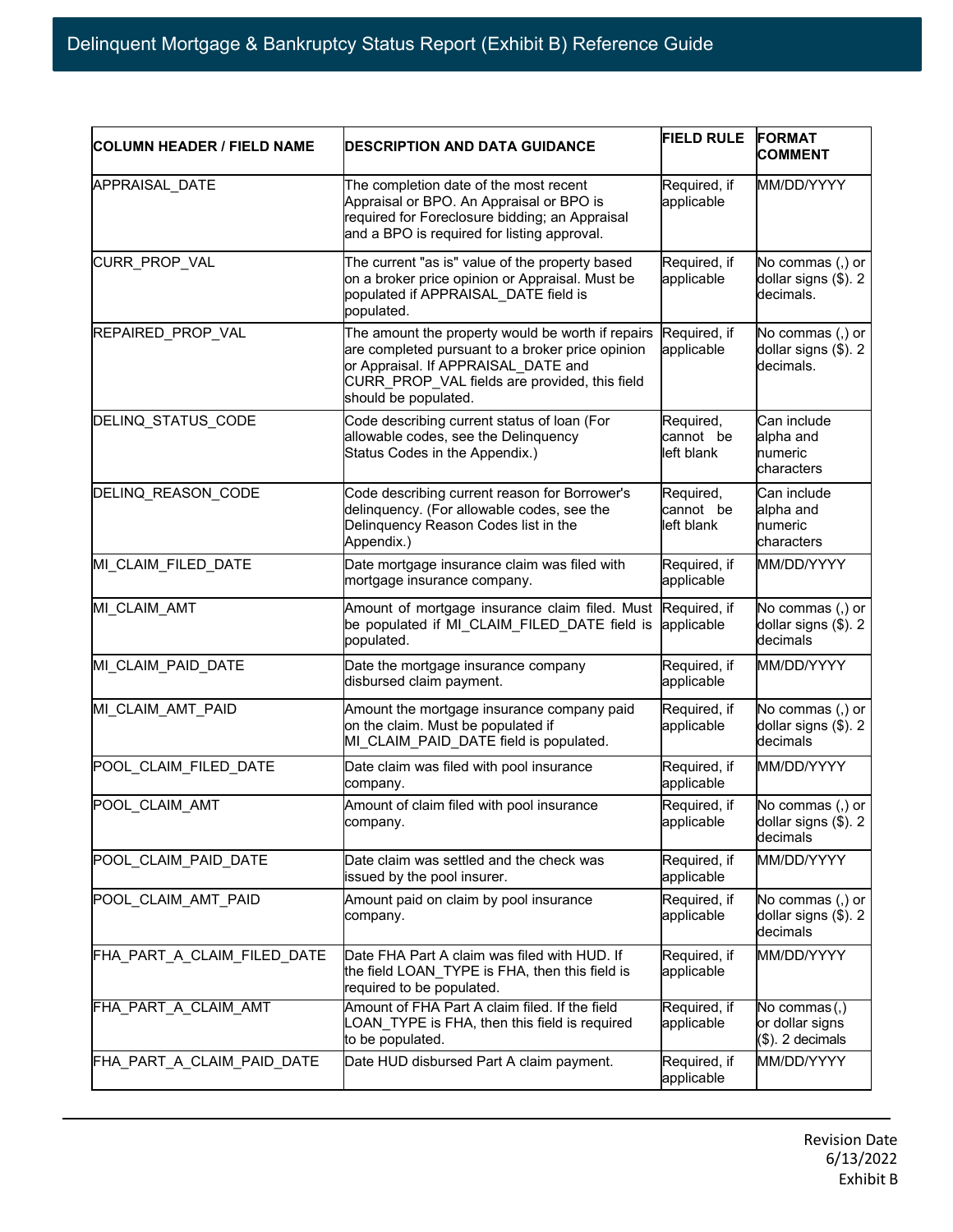| <b>COLUMN HEADER / FIELD NAME</b> | <b>IDESCRIPTION AND DATA GUIDANCE</b>                                                                                             | <b>FIELD RULE</b>          | <b>FORMAT</b><br><b>COMMENT</b>                      |
|-----------------------------------|-----------------------------------------------------------------------------------------------------------------------------------|----------------------------|------------------------------------------------------|
| FHA PART A CLAIM PAID AMT         | Amount HUD paid on Part A claim. Must be<br>populated if FHA PART A CLAIM PAID<br>DATE field is populated.                        | Required, if<br>applicable | No commas (,) or<br>dollar signs (\$). 2<br>decimals |
| FHA_PART_B_CLAIM_FILED_DATE       | Date FHA Part B claim was filed with HUD.                                                                                         | Required, if<br>applicable | MM/DD/YYYY                                           |
| FHA PART B CLAIM AMT              | Amount of FHA Part B claim filed. Must be<br>populated if FHA_PART_B_CLAIM_<br>FILED_DATE field is populated.                     | Required, if<br>applicable | No commas (,) or<br>dollar signs (\$). 2<br>decimals |
| FHA_PART_B_CLAIM_PAID_DATE        | Date HUD disbursed Part B claim payment.                                                                                          | Required, if<br>applicable | MM/DD/YYYY                                           |
| FHA_PART_B_CLAIM_PAID_AMT         | Amount HUD paid on Part B claim. Must be<br>populated if FHA_PART_B_CLAIM_PAID_DATE<br>field is populated.                        | Required, if<br>applicable | No commas (,) or<br>dollar signs (\$). 2<br>decimals |
| VA CLAIM FILED DATE               | Date VA claim was filed with the Veterans<br>Admin. If the field LOAN TYPE is VA, then this<br>field is required to be populated. | Required, if<br>applicable | MM/DD/YYYY                                           |
| VA CLAIM PAID DATE                | Date VA disbursed VA claim payment.                                                                                               | Required, if<br>applicable | MM/DD/YYYY                                           |
| VA CLAIM PAID AMT                 | Amount VA paid on VA claim. Must be<br>populated if VA_CLAIM_PAID_DATE field is<br>populated.                                     | Required, if<br>applicable | No commas (,) or<br>dollar signs (\$). 2<br>decimals |
| <b>COMMENTS</b>                   | Provide additional information in this field.                                                                                     | Optional                   | Can include<br>alpha and<br>numeric<br>characters    |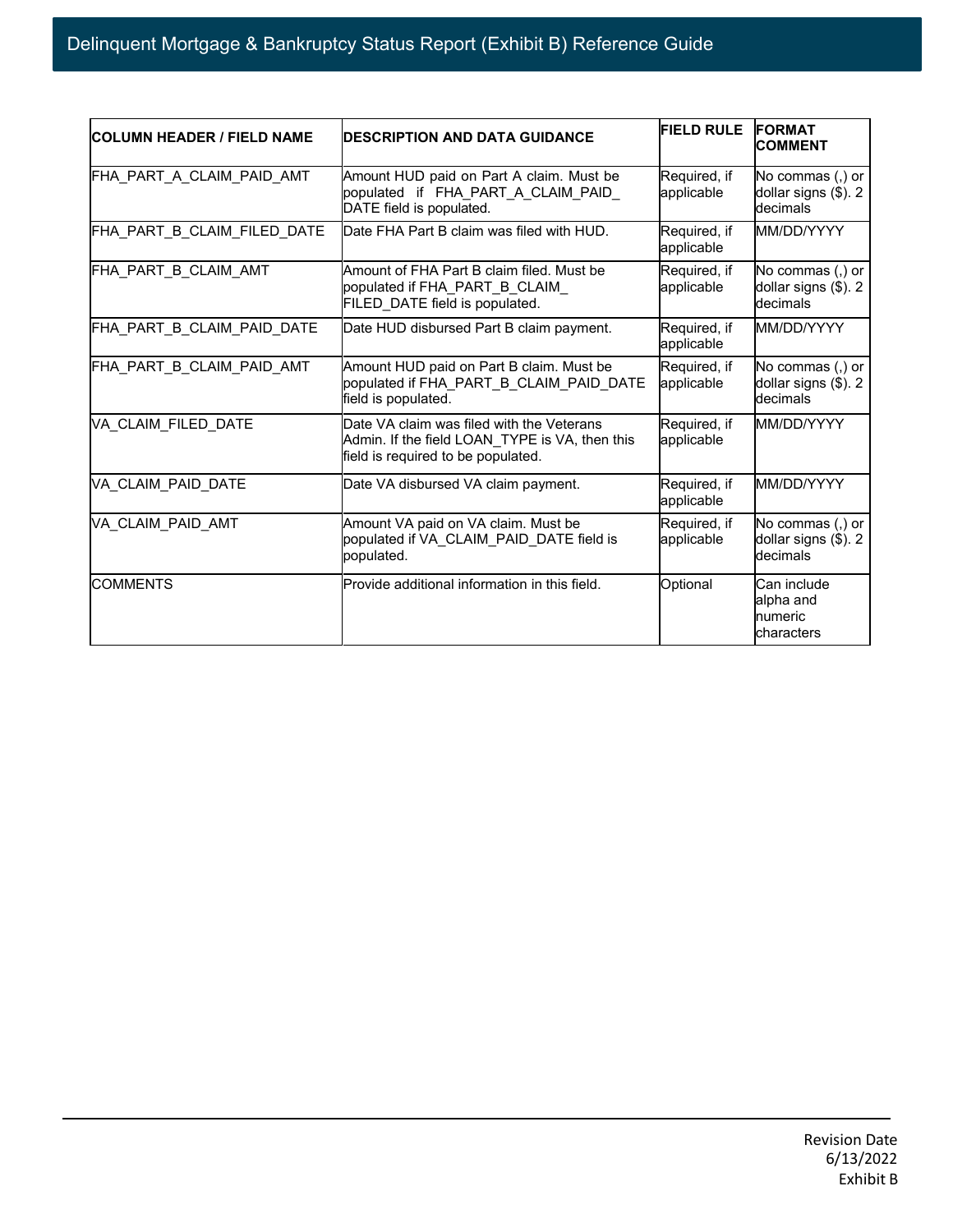# **Appendix B**

# **Delinquency Status Codes**

Each of the following Delinquency Status Codes can be applied to a given Mortgage Loan at any time after the Mortgage becomes Delinquent. The codes are not always mutually exclusive; however, the Servicer must report only one code. The code may change from month to month and is based on the code hierarchy in the tables below. A code for a delinquent Mortgage Loan must be reported in each reporting cycle even when that Mortgage Loan was reported in the prior month and there has been no change to the code.

When multiple Delinquency Status Codes are applicable to a Mortgage Loan, the Servicer must use the most appropriate, highest priority code. Priority Level 1, Priority Level 2, and Priority Level 3 Delinquency Status Codes are mutually exclusive, meaning only one Delinquency Status Code within each priority level can apply during a reporting cycle. If the most appropriate Delinquency Status Code is in a Priority Level in which the codes are not mutually exclusive (Priority Levels 4 through 6), the Servicer must determine the code that best describes the latest action taken to cure the Delinquency or to liquidate the Mortgage loan.

The Servicer must continue to report the appropriate code based on the hierarchy and the effective date of the action taken until the Delinquency has been resolved or the delinquency status action is complete.

If the code description does not provide a definition of the effective date, then the Servicer must report the date the action was taken.

| <b>Priority Level 1 - Codes for Approved Workout Options</b> |                    |                                                                                                                                                                                                                                                                                                                                                                                                                              |  |
|--------------------------------------------------------------|--------------------|------------------------------------------------------------------------------------------------------------------------------------------------------------------------------------------------------------------------------------------------------------------------------------------------------------------------------------------------------------------------------------------------------------------------------|--|
| Code                                                         | <b>Name</b>        | <b>Description</b>                                                                                                                                                                                                                                                                                                                                                                                                           |  |
| <b>BF</b>                                                    | Trial Modification | The Borrower has been approved to participate in a modification that<br>requires a trial period plan, even if the Borrower files bankruptcy and<br>regardless if the required payments under the trial period plan are being<br>received. This code should remain until all scheduled trial period plan<br>payments have been received and the Delinguency Status Code is<br>changed to reflect the most appropriate status. |  |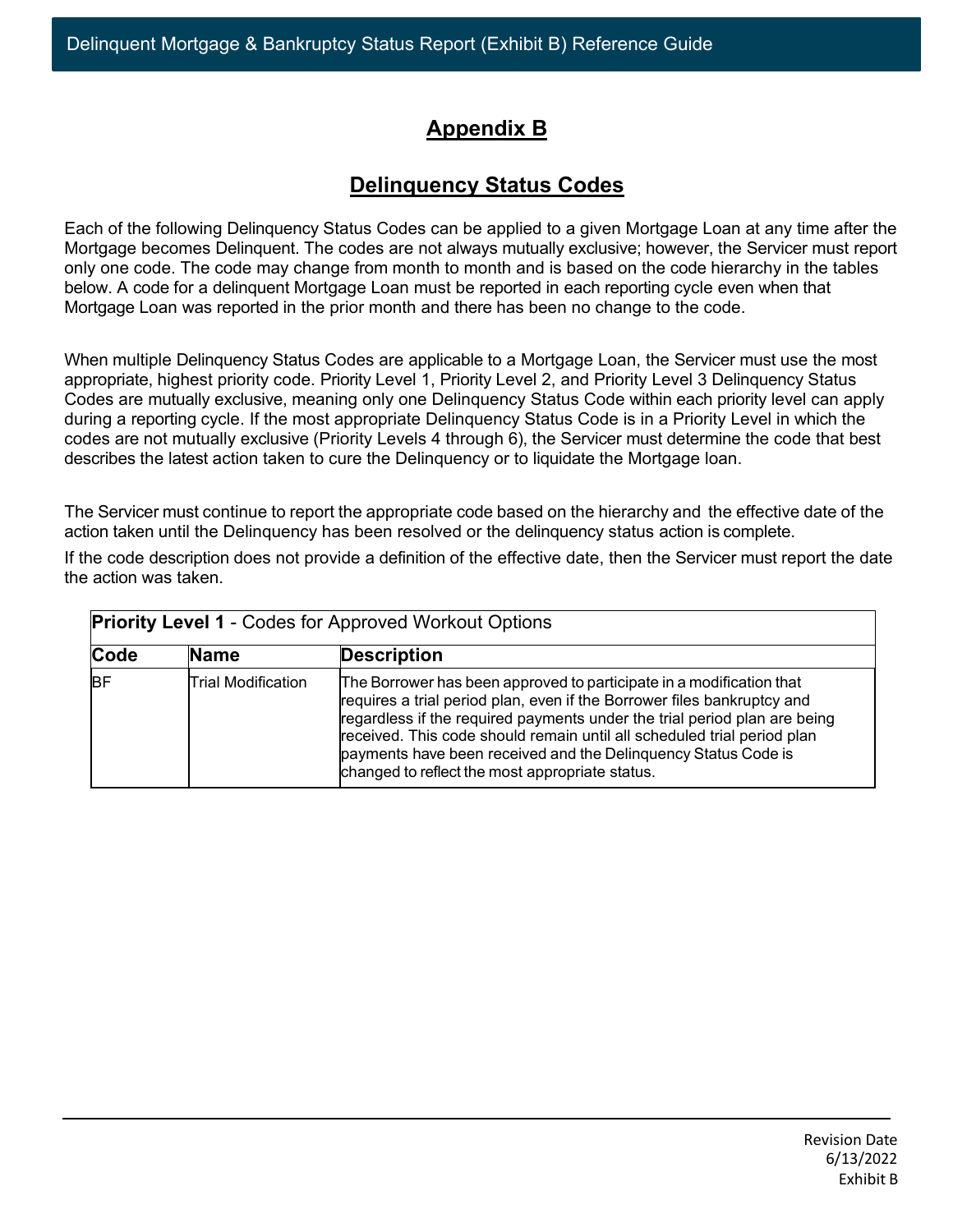| Code | Name                                            | <b>Description</b>                                                                                                                                                                                                                                                                                                             |
|------|-------------------------------------------------|--------------------------------------------------------------------------------------------------------------------------------------------------------------------------------------------------------------------------------------------------------------------------------------------------------------------------------|
| 9    | Forbearance                                     | The Servicer has authorized a temporary suspension of payments or<br>has agreed to accept payments of less than the Borrower's scheduled<br>monthly payment for a specified period of time. This includes a<br>Mortgage Loan that has received forbearance under an Housing<br>Finance Agency (HFAPri) program.                |
|      |                                                 | FOR THE MPF XTRA® PRODUCT ONLY                                                                                                                                                                                                                                                                                                 |
|      |                                                 | When a Mortgage Loan is canceled from a forbearance payment plan<br>or a FNMA HAMP Trial Period Plan because the Borrower is<br>proceeding with the Hardest-Hit Fund (HHF) program, the Servicer<br>must continue to report the Delinquency Status Code 09<br>(Forbearance), to reflect the Mortgage Loan's delinquent status. |
|      |                                                 | The Servicer must designate Forbearance Program Type Code 3<br>(Military Assistance Program) for all forbearance plans granted for the<br>following unique hardships:                                                                                                                                                          |
|      |                                                 | U.S. service member injured while on active duty, or Death of a U.S.                                                                                                                                                                                                                                                           |
| 17   | <b>Short Sale</b><br>Approved/Offer<br>Received | A valid contract or offer has been received for a short sale and the<br>investor has approved the offer or contract.                                                                                                                                                                                                           |
| 12   | Repayment Plan                                  | The Servicer has an agreement with the Borrower for the acceptance<br>of regularly scheduled monthly mortgage payments plus an additional<br>amount over a prescribed number of months to bring the Mortgage<br>Loan current.                                                                                                  |
| 27   | Assumption                                      | An assumption of the Mortgage Loan debt has been assumed by a third<br>party. In this scenario, a loan modification trial period plan or Mortgage<br>Loan modification has not been offered to the new borrower.                                                                                                               |
|      |                                                 | Note: If an assumption is completed with a modification, the Servicer<br>must report either the Trial Period Plan or Modification code.                                                                                                                                                                                        |
| 28   | Modification                                    | The Borrower has successfully completed all scheduled mortgage<br>modification trial period plan payments and the Loan Modification<br>Agreement has been sent to the borrower. This code should remain until<br>the loan has been converted to<br>a permanent modification.                                                   |
| 32   | Military Indulgence                             | The Servicer has granted a delinquent service member a stay of<br>Foreclosure proceedings under a military indulgence or any similar<br>Applicable Law.                                                                                                                                                                        |
| 44   | Deed-in-Lieu of<br>Foreclosure                  | The investor has authorized the Servicer to accept a voluntary<br>conveyance of the property instead of acquiring the property through<br>Foreclosure proceedings.                                                                                                                                                             |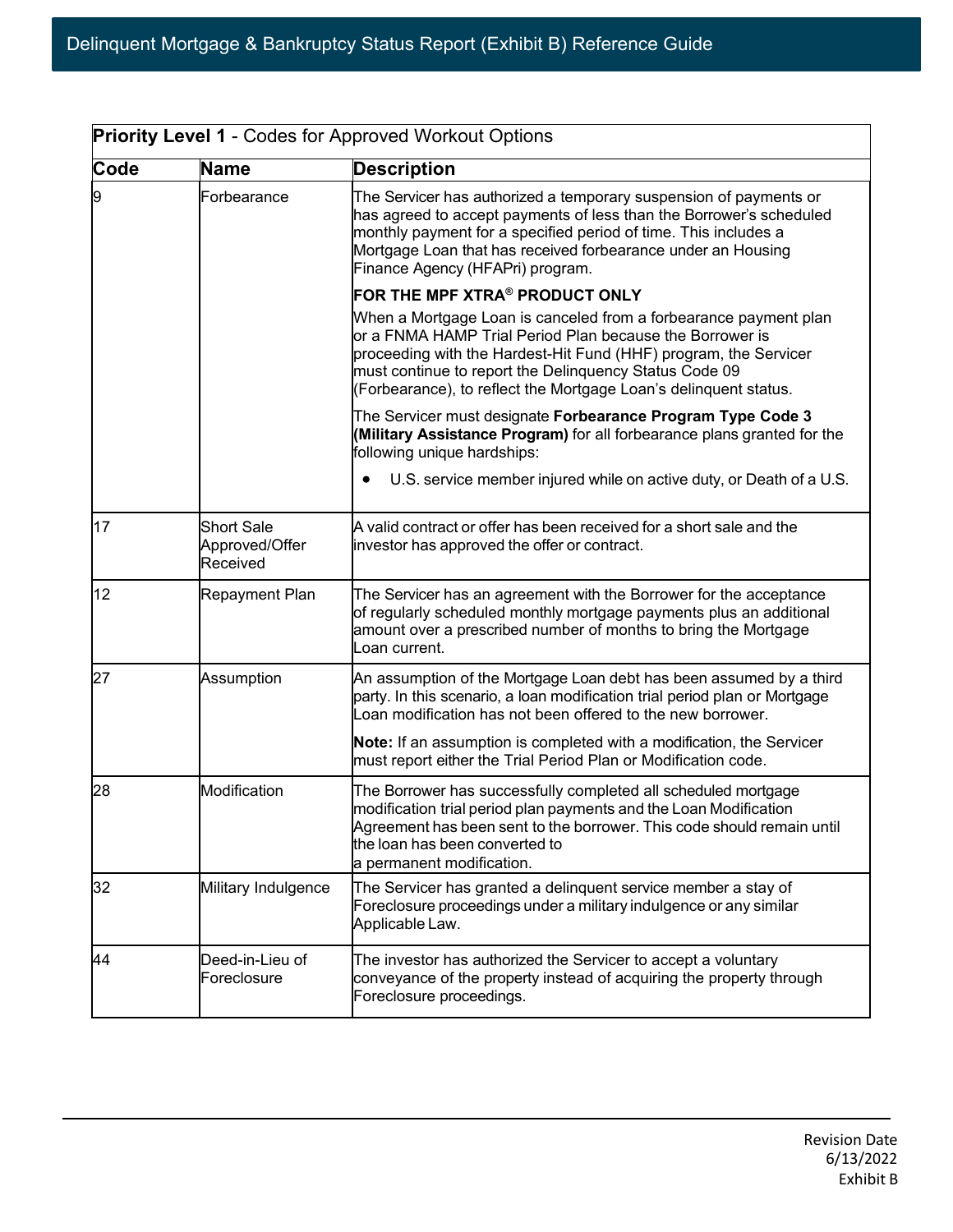| <b>Priority Level 2 - Complete Borrower Response Package</b> |                              |                                                                                                                                                                                                                       |  |
|--------------------------------------------------------------|------------------------------|-----------------------------------------------------------------------------------------------------------------------------------------------------------------------------------------------------------------------|--|
| Code                                                         | <b>Name</b>                  | <b>Description</b>                                                                                                                                                                                                    |  |
| H <sub>5</sub>                                               | Workout Package<br>Completed | The completed:<br>• MPF Xtra Product: Borrower's Response Package (BRP); or<br>• MPF Traditional Products: Workout Worksheet<br>This code must only be reported in the month the complete BRP is                      |  |
|                                                              |                              | received. If an approved workout option (Level 1) was established in the<br>same reporting cycle in which the complete BRP was received, the<br>Servicer must report the appropriate workout Delinquency Status Code. |  |

|      | <b>Priority Level 3 - Bankruptcy Related Codes</b>                    |                                                                                                                                                                                             |  |  |
|------|-----------------------------------------------------------------------|---------------------------------------------------------------------------------------------------------------------------------------------------------------------------------------------|--|--|
| Code | <b>Name</b>                                                           | <b>Description</b>                                                                                                                                                                          |  |  |
| 3L   | <b>Bankruptcy Chapter</b><br>- Asset Case                             | Notification that the Chapter 7 bankruptcy will remain in effect longer<br>than normal due to trustee-found assets.                                                                         |  |  |
| 3M   | Bankruptcy-<br>Property<br>Surrendered                                | The property has been surrendered as part of the bankruptcy.                                                                                                                                |  |  |
| 59   | Chapter 12<br>Bankruptcy                                              | The Borrower has filed for bankruptcy under Chapter 12 of the U.S.<br>Bankruptcy Code.                                                                                                      |  |  |
| 65   | Chapter 7<br>Bankruptcy                                               | The Borrower has filed for bankruptcy under Chapter 7 of the U.S.<br>Bankruptcy Code.<br>Note: If the Chapter 7 is an Asset Case, the Servicer must report<br>Delinquency Status Code - 3L. |  |  |
| 66   | Chapter 11<br>Bankruptcy                                              | The Borrower has filed for bankruptcy under Chapter 11 of the U.S.<br>Bankruptcy Code.                                                                                                      |  |  |
| 67   | Chapter 13<br>Bankruptcy                                              | The Borrower has filed for bankruptcy under Chapter 13 of the U.S.<br>Bankruptcy Code. The Chapter 13 has not been confirmed by the<br>bankruptcy court.                                    |  |  |
| 69   | Chapter 13<br>Bankruptcy Plan -<br>Post-Petition<br>Period<br>Utilize | The Chapter 13 plan has been confirmed by the bankruptcy court.                                                                                                                             |  |  |

| <b>Priority Level 4 - Foreclosure Related Codes</b> |             |                                                                                                                                                                                   |
|-----------------------------------------------------|-------------|-----------------------------------------------------------------------------------------------------------------------------------------------------------------------------------|
| Code                                                | <b>Name</b> | <b>Description</b>                                                                                                                                                                |
| $\overline{20}$                                     |             | Reinstatement The Servicer has accepted funds from a Borrower on a Mortgage Loan that<br>is in Foreclosure to be applied to the loan to partially reinstate the<br>Mortgage Loan. |

**Priority Level 4** - Foreclosure Related Codes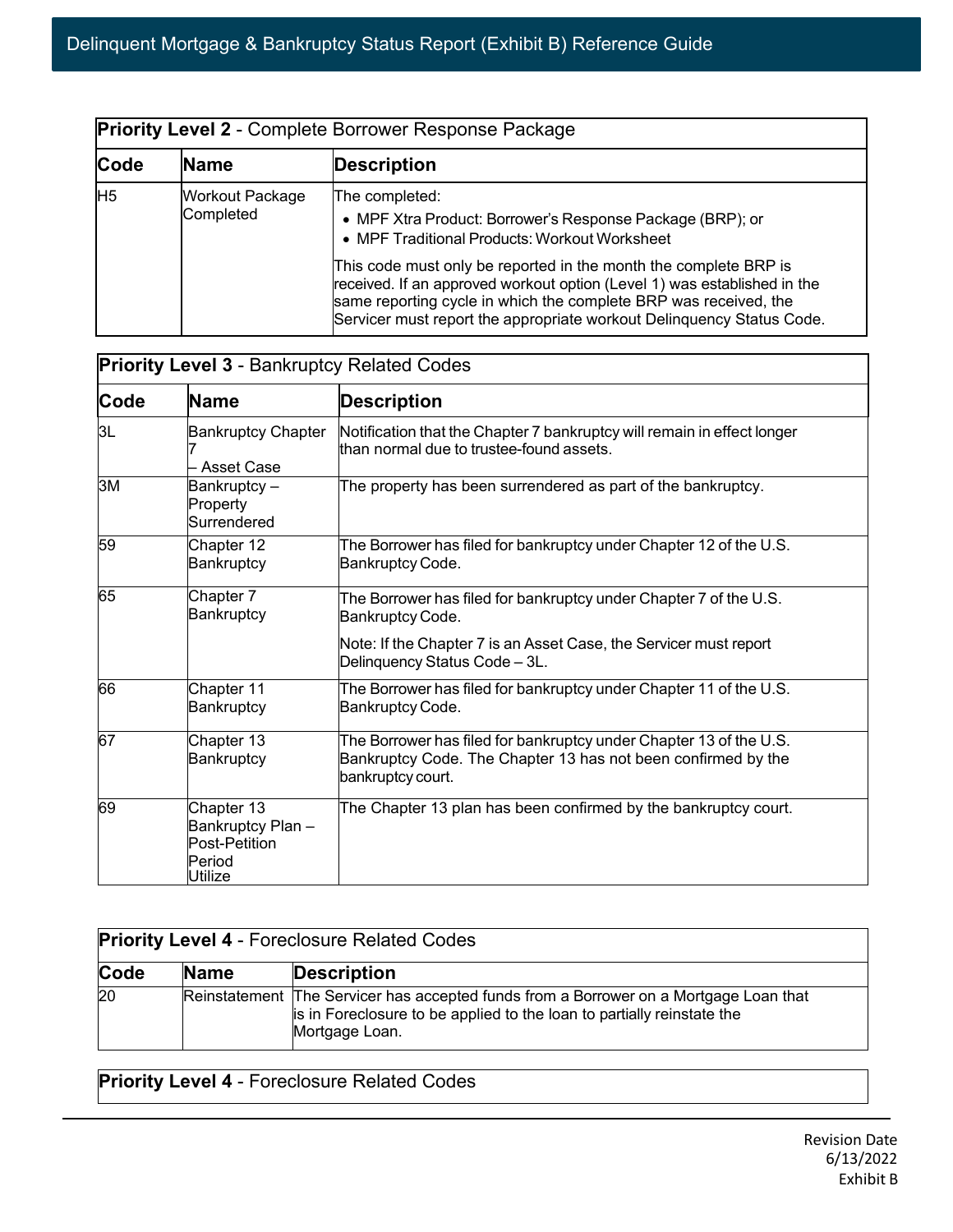| Code | Name                                        | <b>Description</b>                                                                                                                                                                                                                                                                                                                         |
|------|---------------------------------------------|--------------------------------------------------------------------------------------------------------------------------------------------------------------------------------------------------------------------------------------------------------------------------------------------------------------------------------------------|
| 24   | Drug Seizure                                | The Department of Justice (or any other state or federal agency) has decided to<br>seize (or has seized) a property under the forfeiture provision of the Controlled<br>Substances Act.                                                                                                                                                    |
| 30   | Third-Party<br>Sale                         | A successful third-party bidder was awarded the property at the Foreclosure sale.                                                                                                                                                                                                                                                          |
| 31   | Probate                                     | The Servicer cannot pursue (or complete) Foreclosure action because proceedings<br>relating to a deceased Borrower's estate are in process. This code must be<br>reported until probate is resolved.                                                                                                                                       |
| 33   | Contested or<br>_itigated<br>Foreclosure    | The file is in a contested or litigated Foreclosure status and is pending resolution.                                                                                                                                                                                                                                                      |
| 43   | Foreclosure                                 | The Servicer has referred the case to an attorney (or trustee) to take legal action to<br>acquire the property through a Foreclosure sale.                                                                                                                                                                                                 |
| 61   | Second Lien<br>Considerations               | Applies to a second-lien Mortgage Loan to indicate that the Servicer is evaluating<br>the advantages and disadvantages of pursuing a Foreclosure action or<br>recommending that the debt be charged off.                                                                                                                                   |
| 62   | Veterans<br>Affairs — "No-<br>Bid"          | The Department of Veterans Affairs refused to establish an "upset price" to be bid<br>at the Foreclosure sale for a VA-guaranteed Mortgage Loan that the Servicer had<br>referred for Foreclosure.                                                                                                                                         |
| 63   | Veterans<br>Affairs —<br>Refund             | The Department of Veterans Affairs has requested information about a VA-<br>guaranteed Mortgage Loan the Servicer referred for Foreclosure in order to reach a<br>decision about whether to accept an assignment for purposes of refunding the<br>Mortgage Loan to avoid Foreclosure.                                                      |
| 64   | Veterans<br>Affairs —<br><b>Buydown</b>     | The investor has agreed to make a cash contribution to reduce the outstanding<br>indebtedness of a VA-guaranteed Mortgage Loan for which the Department of<br>Veterans Affairs failed to establish an "upset price" bid for the Foreclosure sale in<br>order to get the VA to reconsider its decision about establishing an "upset price." |
| 71   | Foreclosure<br>Sale Scheduled               | The Foreclosure sale is scheduled.                                                                                                                                                                                                                                                                                                         |
| 94   | Judgment or                                 | The Mortgage Loan is in Foreclosure and the judgment or decree has been<br>Decree Enteredentered. The code should remain until the Foreclosure sale is scheduled.                                                                                                                                                                          |
| 95   | Foreclosure<br>Sale Continued other reason. | The Foreclosure sale was delayed as a result of postponement, attorney delay, or                                                                                                                                                                                                                                                           |
|      |                                             | <b>Priority Level 4 - Foreclosure Related Codes</b>                                                                                                                                                                                                                                                                                        |
| Code | <b>Name</b>                                 | <b>Description</b>                                                                                                                                                                                                                                                                                                                         |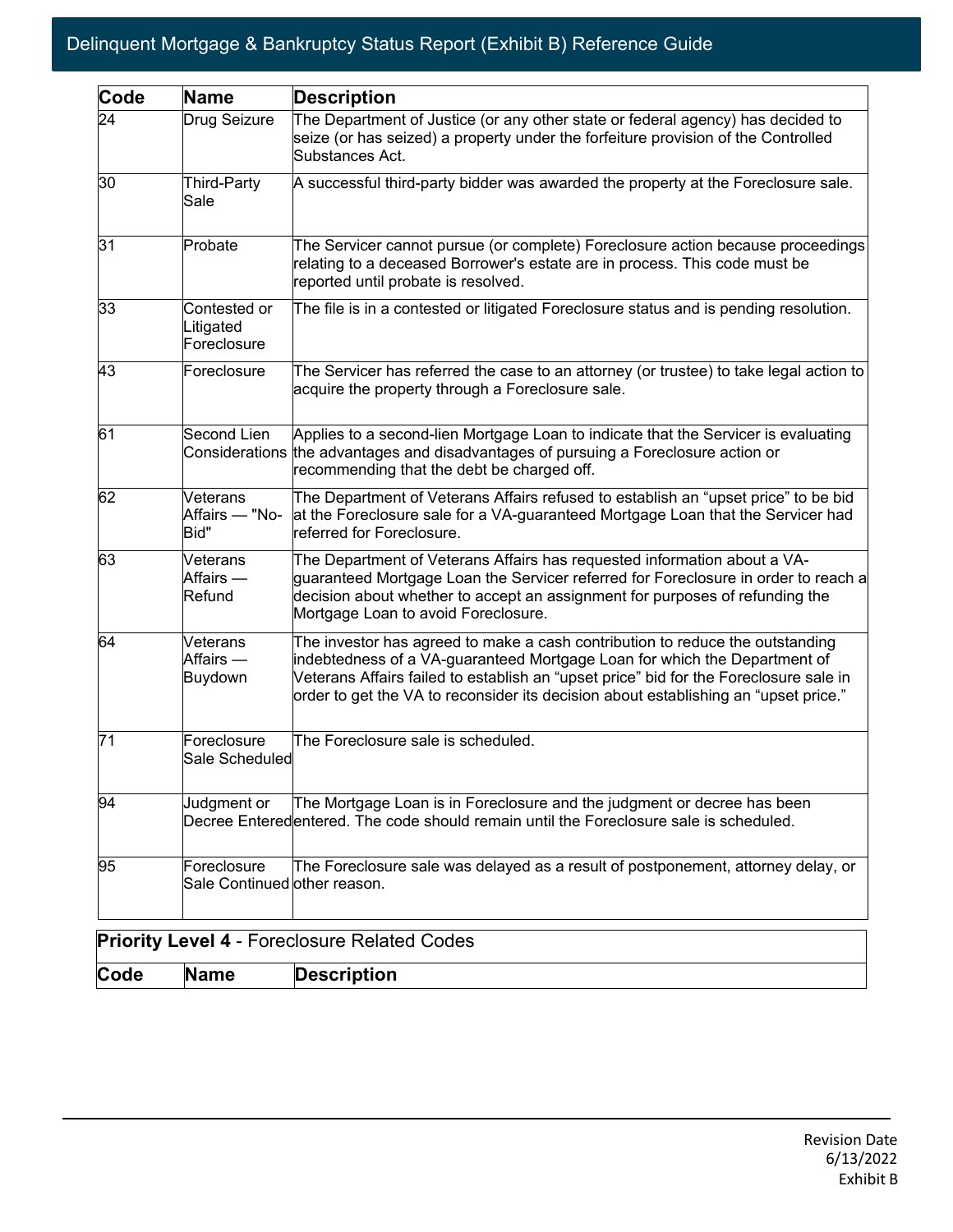| <b>BE</b> | Title Issue in<br><b>Progress</b>          | The Foreclosure proceedings are delayed due to title issues and are<br>pending resolution.                                                                                                                                                                                                                                                                                                                                       |
|-----------|--------------------------------------------|----------------------------------------------------------------------------------------------------------------------------------------------------------------------------------------------------------------------------------------------------------------------------------------------------------------------------------------------------------------------------------------------------------------------------------|
|           |                                            | In addition, the Servicer must promptly notify the MPF Provider by emailing a<br>onetime notification of the existence of the title defect, a description of the title<br>defect; the Servicer's intended actions to resolve the title defect, and the date<br>which the Servicer became aware of the title defect (the "Title Information"). The<br>notification should also include a completed Notification of Title Defects. |
| <b>BG</b> | Pre-File<br>Mediation/<br><b>Mediation</b> | The Mortgage Loan has been referred to mediation. For loans that have been<br>previously referred to an attorney for Foreclosure, this code must not be used until<br>the Servicer is notified by the attorney that the loan has been referred to<br>mediation. Once notified of the referral to mediation, this code must then replace<br>the existing Delinquency Status Code.                                                 |

| <b>Priority Level 5 - Collection Related Codes</b> |                                                               |                                                                                                                                                                                                                                                                                                                                                                                                                                                                                                                  |  |
|----------------------------------------------------|---------------------------------------------------------------|------------------------------------------------------------------------------------------------------------------------------------------------------------------------------------------------------------------------------------------------------------------------------------------------------------------------------------------------------------------------------------------------------------------------------------------------------------------------------------------------------------------|--|
| <b>Code</b>                                        | <b>Name</b>                                                   | <b>Description</b>                                                                                                                                                                                                                                                                                                                                                                                                                                                                                               |  |
| AW                                                 | Contact/<br>Borrower<br><b>Quality Right Party</b><br>Contact | Borrower Contact (known as "Quality Right Party Contact" under the MPF<br>Xtra product requirements) has been established but the Servicer has not<br>identified a specific solution for resolving the Borrower's Delinquency.<br>This code must only be reported for one month.                                                                                                                                                                                                                                 |  |
| 15                                                 | <b>Short Sale</b><br>Approved/Marketing<br>Property           | The Borrower has been approved to participate in a short sale and is<br>actively marketing the property but an offer has not yet been received or<br>the Borrower is making reduced or suspended payments during a short<br>sale marketing period.                                                                                                                                                                                                                                                               |  |
| 42                                                 | Delinquent, No<br>Action                                      | The Mortgage Loan is 30+ days delinquent, but the Servicer has not taken<br>legal action or the Servicer is unable to contact a Borrower who may have<br>been impacted by a disaster and the Servicer has decided to grant the<br>Borrower disaster relief while attempting to establish contact to ascertain<br>the facts. The Servicer must then report this code until the servicer is able<br>to establish Borrower Contact or Quality Right Party Contact and<br>determine an appropriate course of action. |  |
| 80                                                 | Breach Letter Sent                                            | The breach or acceleration letter has been sent and the Mortgage Loan<br>has not yet been referred to an attorney (or trustee) for Foreclosure<br>proceedings.                                                                                                                                                                                                                                                                                                                                                   |  |

| <b>Priority Level 6 - Other Codes</b> |             |                                                                                                                                                       |  |  |
|---------------------------------------|-------------|-------------------------------------------------------------------------------------------------------------------------------------------------------|--|--|
| Code                                  | <b>Name</b> | <b>Description</b>                                                                                                                                    |  |  |
| 26                                    | Refinance   | The Servicer is aware that the Borrower is pursuing an arrangement<br>whereby the existing first-lien Mortgage Loan will be refinanced (paid<br>off). |  |  |
|                                       |             | Note: This code must only be reported for one month.                                                                                                  |  |  |
| 49                                    | Assignment  | A Mortgage Loan is in the process of being assigned to the insurer or<br>quarantor.                                                                   |  |  |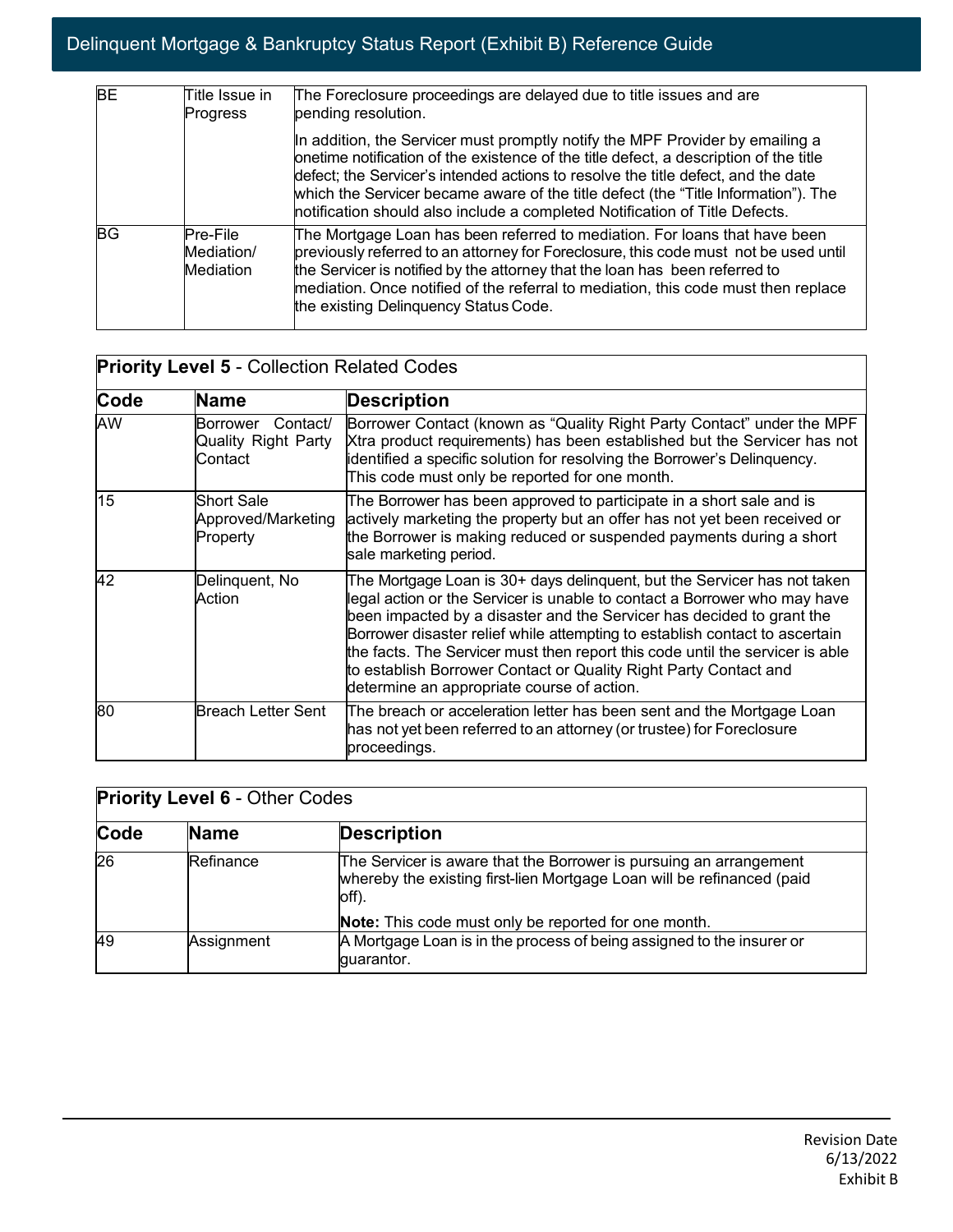# **Delinquency Reason Codes**

Although there may be multiple reasons for the Delinquency, the Servicer must report the one code that most specifically describes the circumstance that appears to be the primary contributing factor to the Delinquency.

| Code | Name                                             | <b>Description</b>                                                                                                                                                                                                                                                                                                                     |
|------|--------------------------------------------------|----------------------------------------------------------------------------------------------------------------------------------------------------------------------------------------------------------------------------------------------------------------------------------------------------------------------------------------|
| 001  | Death of Borrower                                | The Delinquency is attributable to the death of a Borrower.                                                                                                                                                                                                                                                                            |
| 002  | <b>Illness of Borrower</b>                       | The Delinquency is attributable to a prolonged illness that keeps a<br>Borrower from working and generating income.                                                                                                                                                                                                                    |
| 003  | Illness of<br>Borrower's<br><b>Family Member</b> | The Delinquency is attributable to the Borrower having incurred<br>extraordinary expenses as the result of the illness of a family member (or<br>having taken on the sole responsibility for repayment of the mortgage<br>debt as the result of the co-Borrower's illness).                                                            |
| 004  | Death of<br>Borrower's<br><b>Family Member</b>   | The Delinquency is attributable to the Borrower having incurred<br>extraordinary expenses as the result of the death of a family member (or<br>having taken on the sole responsibility for repayment of the mortgage<br>debt as the result of the co-Borrower's death).                                                                |
| 005  | <b>Marital Difficulties</b>                      | The Delinquency is attributable to problems associated with a<br>separation or divorce, such as a dispute over ownership of the property,<br>a decision not to make payments until the divorce settlement is<br>finalized, a reduction in the income available to repay the mortgage<br>debt.                                          |
| 006  | <b>Curtailment of Income</b>                     | The Delinquency is attributable to a reduction in the Borrower's<br>income, such as a garnishment of wages, a change to a lower paying<br>job, reduced commissions or overtime pay, loss of a part-time job.                                                                                                                           |
| 007  | <b>Excessive Obligations</b>                     | The Delinquency is attributable to the Borrowers having incurred<br>excessive debts (either in a single instance or as a matter of habit)<br>that prevent him or her from making payments on both those debts<br>and the mortgage debt.                                                                                                |
| 008  | Abandonment<br>of Property                       | The Delinquency is attributable to the Borrower having abandoned the<br>property for reason(s) that are not known by the Servicer (because the<br>Servicer has not been able to locate the Borrower).                                                                                                                                  |
| 009  | <b>Distant</b><br>Employment<br>Transfer         | The Delinquency is attributable to a Borrower being transferred or<br>relocated to a distant job location and incurring additional expenses for<br>moving and housing in the new location, which affects his or her ability<br>to pay both those expenses and the mortgage debt.                                                       |
| 011  | <b>Property Problem</b>                          | The Delinquency is attributable to the condition of the improvements or<br>the property (for example, substandard construction, expensive and<br>extensive repairs needed, subsidence of sinkholes on property,<br>impaired rights of ingress and egress.) or the Borrower's dissatisfaction<br>with the property or the neighborhood. |
| 012  |                                                  | Inability to Sell Property The Delinquency is attributable to the Borrower(s) having difficulty in<br>selling the property.                                                                                                                                                                                                            |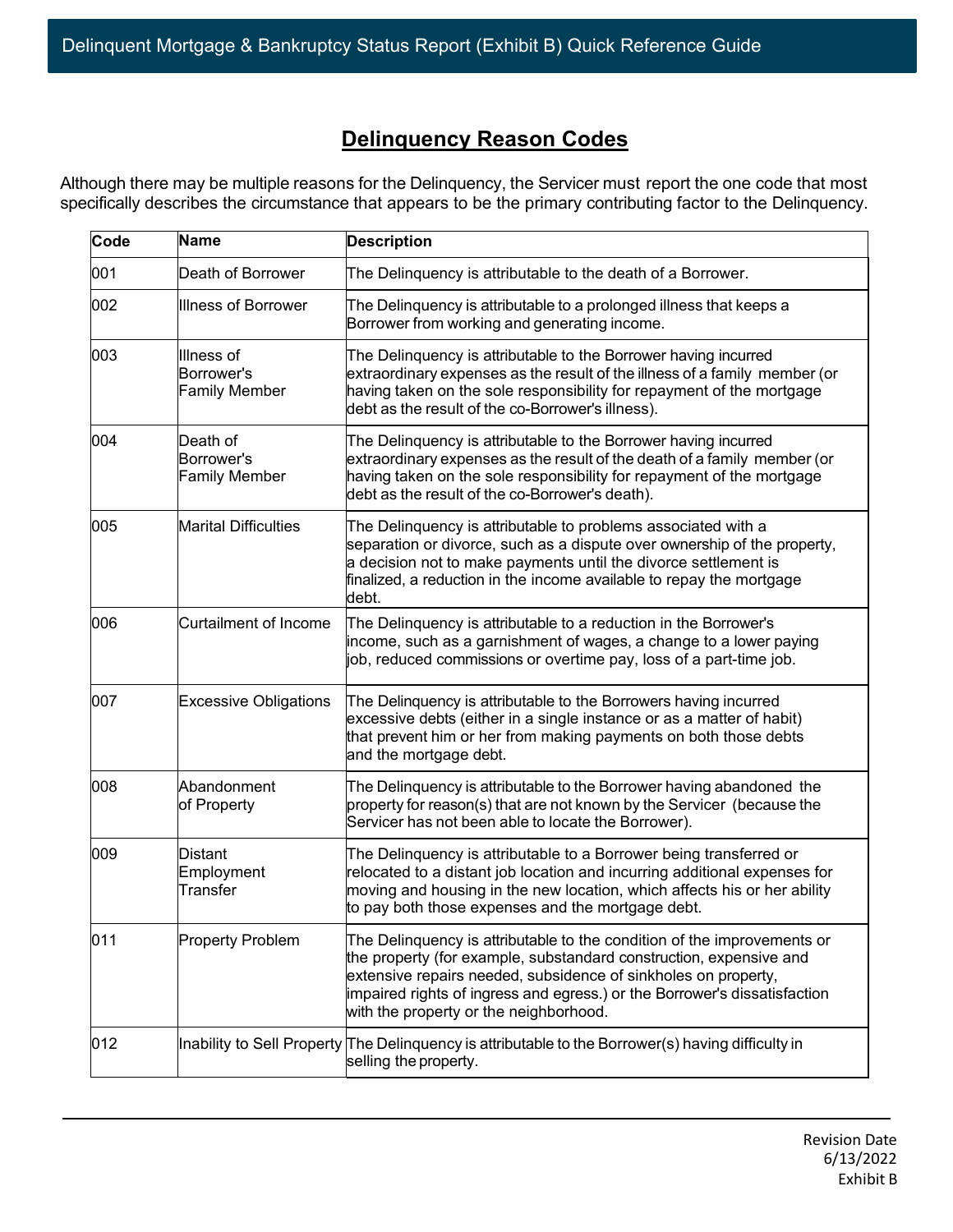| Code | <b>Name</b>                         | <b>Description</b>                                                                                                                                                                                                                                                                                                                                                                                                                            |
|------|-------------------------------------|-----------------------------------------------------------------------------------------------------------------------------------------------------------------------------------------------------------------------------------------------------------------------------------------------------------------------------------------------------------------------------------------------------------------------------------------------|
| 013  | Inability to Rent<br>Property       | The Delinquency is attributable to the Borrower(s) needing rental income<br>to make the mortgage payments and having difficulty in finding a tenant<br>for a one-unit investment property or for one or more of the units in a one-<br>to four-unit property.                                                                                                                                                                                 |
| 014  | <b>Military Service</b>             | The Delinquency is attributable to a Borrower having entered active duty<br>status and his or her military pay not being sufficient to enable the<br>continued payment of the existing mortgage debt.                                                                                                                                                                                                                                         |
| 015  | Other                               | The Delinquency is attributable to reasons that are not otherwise<br>included in this list of applicable codes.                                                                                                                                                                                                                                                                                                                               |
| 016  | Unemployment                        | Use this code:                                                                                                                                                                                                                                                                                                                                                                                                                                |
|      |                                     | • to indicate that the Delinquency is attributable to a reduction in<br>income resulting from a Borrower having lost his or her job;<br>• for any period of HFA unemployment mortgage assistance; or                                                                                                                                                                                                                                          |
|      |                                     | • if the borrower is approved for unemployment forbearance, even if<br>there are multiple reasons for delinquency.                                                                                                                                                                                                                                                                                                                            |
| 017  | <b>Business Failure</b>             | The Delinquency is attributable to a self-employed Borrower having a<br>reduction in income and/or excessive obligations that are the direct result<br>of the failure of his or her business to remain a viable entity or, at least,<br>to generate sufficient profit that the Borrower can rely on to meet his or<br>her personal obligations.                                                                                               |
| 019  | <b>Casualty Loss</b>                | The Delinquency is attributable to the Borrower(s) having incurred<br>a sudden, unexpected property loss as a result of fire, storm, theft,<br>earthquake, or flood.                                                                                                                                                                                                                                                                          |
| 022  | Energy-Environment<br>Costs         | The Delinquency is attributable to the Borrower having incurred excessive<br>energy-related costs or costs associated with the removal of<br>environmental hazards in, on, or near the property.                                                                                                                                                                                                                                              |
| 023  | <b>Servicing Problems</b>           | The Delinquency is attributable to the Borrower(s) being dissatisfied<br>with the way the Servicer is servicing the Mortgage Loan or with the<br>fact that servicing of the Mortgage Loan has been transferred to a new<br>Servicer.                                                                                                                                                                                                          |
| 026  | Payment Adjustment                  | The Delinquency is attributable to the Borrower(s) being unable to make a<br>new payment that resulted from an increase related to a scheduled<br>payment change for a graduated-payment or adjustable- rate Mortgage<br>Loan; increased monthly escrow accruals that are needed to pay higher<br>taxes, insurance premiums, or special assessments; or the spreading of<br>the amount needed to repay an escrow shortage over the next year. |
| 027  | <b>Payment Dispute</b>              | The Delinquency is attributable to a disagreement between the Borrower<br>and the Servicer about the amount of the mortgage payment, the<br>acceptance of a partial payment, or the application of previous<br>payments that results in the Borrower's refusal to make the payment(s)<br>until the dispute is resolved.                                                                                                                       |
| 029  | Transfer of<br>Ownership<br>Pending | The Delinquency is attributable to the Borrower's having agreed to sell<br>the property and deciding not to make any additional payments.                                                                                                                                                                                                                                                                                                     |